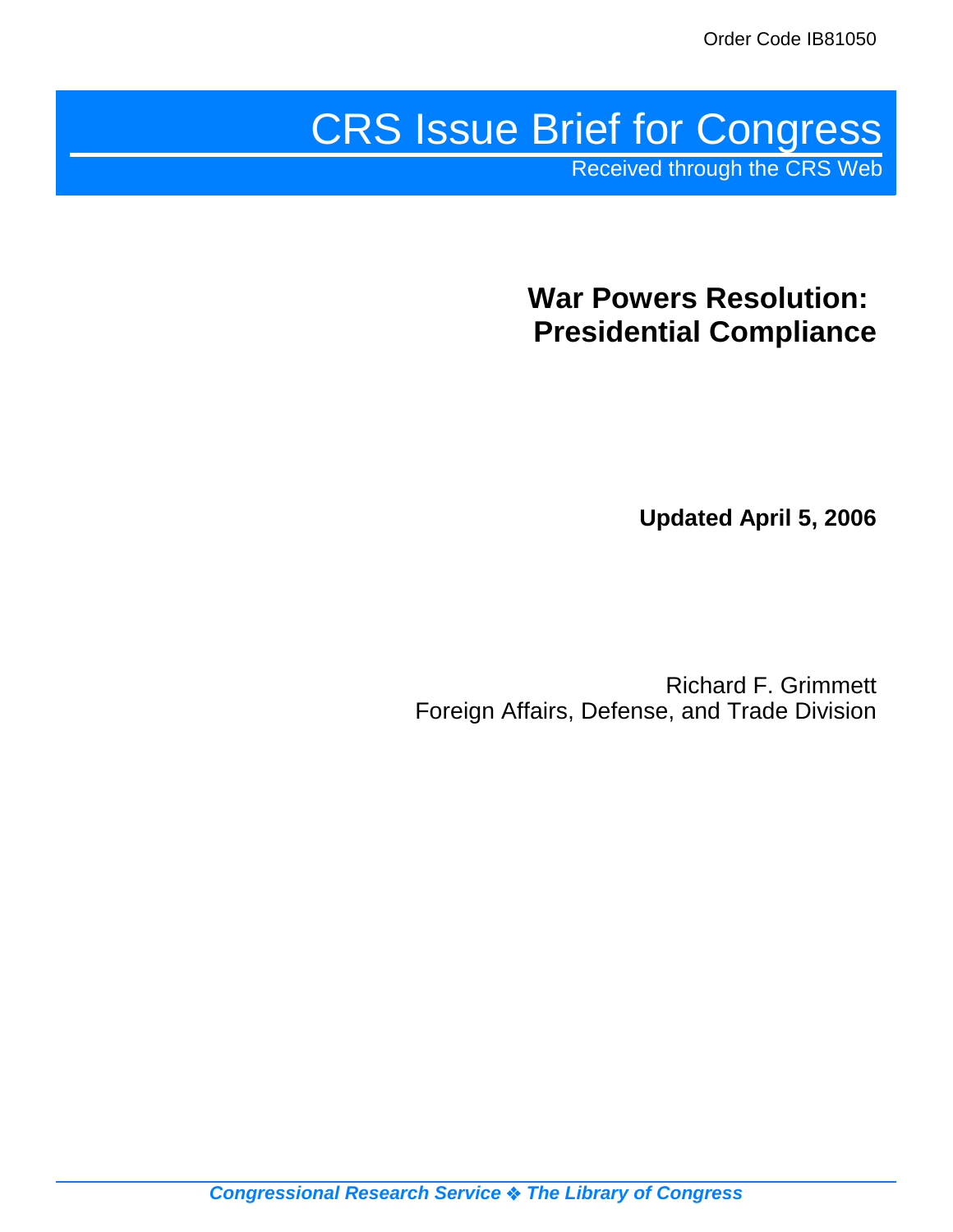# **CONTENTS**

**SUMMARY** 

MOST RECENT DEVELOPMENTS

BACKGROUND AND ANALYSIS

United Nations Actions

Former Yugoslavia/Bosnia

Kosovo

Iraq — Post 1991

Haiti

Somalia

Instances Formally Reported Under the War Powers Resolution

Consultation with Congress

Issues for Congress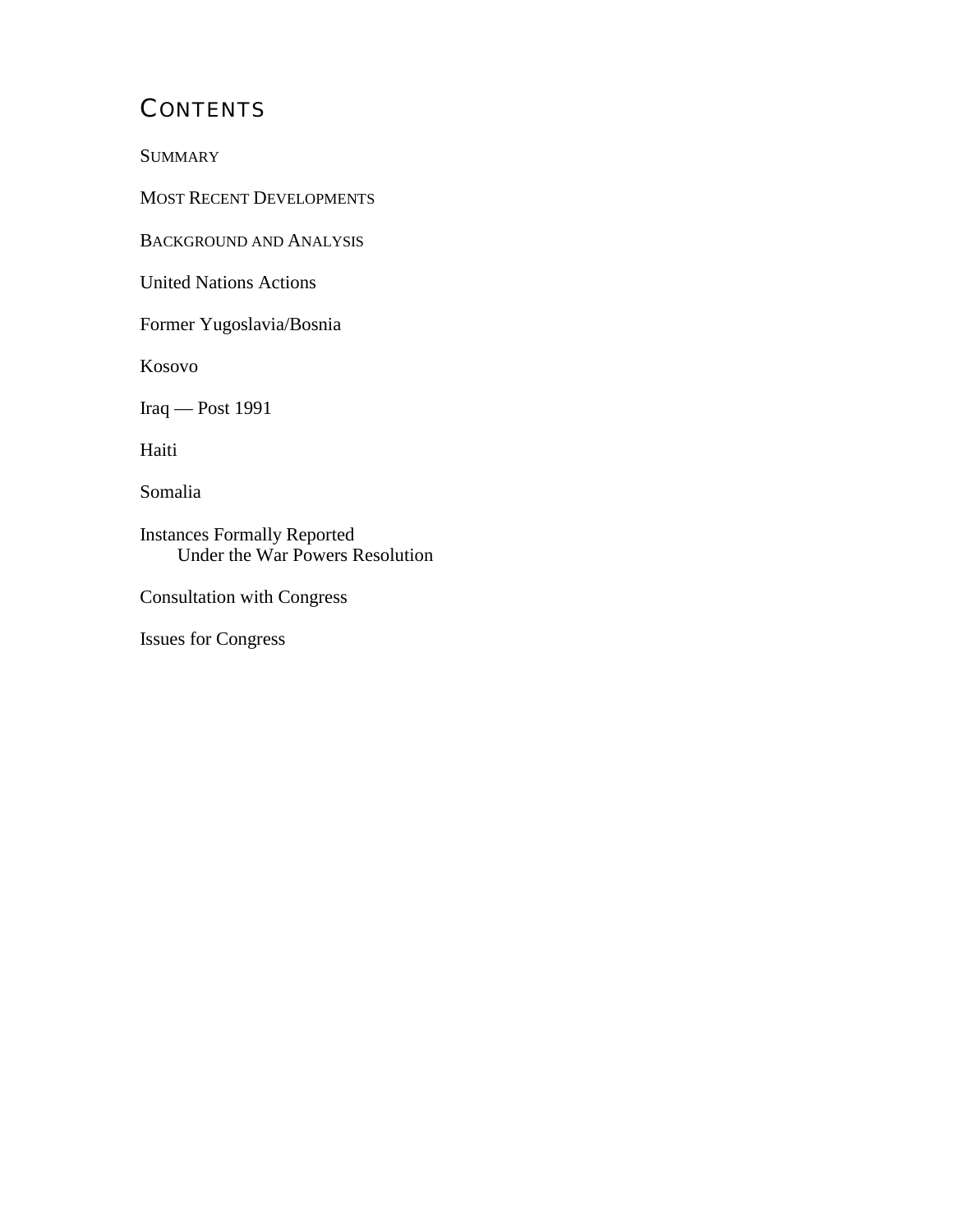#### War Powers Resolution: Presidential Compliance

# **SUMMARY**

Two separate but closely related issues confront Congress each time the President introduces armed forces into a situation abroad that conceivably could lead to their involvement in hostilities. One issue concerns the division of war powers between the President and Congress, whether the use of armed forces falls within the purview of the congressional power to declare war and the War Powers Resolution. The other issue is whether or not Congress concurs in the wisdom of the action. This issue brief does not deal with the substantive merits of using armed forces in specific cases, but rather with the congressional authorization for the action and the application and effectiveness of the War Powers Resolution. The purpose of the War Powers Resolution (P.L. 93-148, passed over President Nixon's veto on November 7, 1973) is to ensure that Congress and the President share in making decisions that may get the U.S. involved in hostilities. Compliance becomes an issue whenever the President introduces U.S. forces abroad in situations that might be construed as hostilities or imminent hostilities. Criteria for compliance include prior consultation with Congress, fulfillment of the reporting requirements, and congressional authorization. If the President has not complied fully, the issue becomes what action Congress should take to bring about compliance or to influence U.S. policy. A related issue has been congressional authorization of U.N. peacekeeping or other U.N.-sponsored actions. For over three decades, war powers and the War Powers Resolution have been an issue in U.S. military actions in Asia, the Middle East, Africa, Central America, and Europe. Presidents have submitted 118 reports to Congress as a result of the War Powers Resolution, although only one (the Mayaguez situation) cited Section 4(a)(1) or specifically stated that

forces had been introduced into hostilities or imminent hostilities. Congress invoked the War Powers Resolution in the Multinational Force in Lebanon Resolution (P.L. 98-119), which authorized the Marines to remain in Lebanon for 18 months. In addition, P.L. 102-1, authorizing the use of U.S. armed forces concerning the Iraqi aggression against Kuwait, stated that it constituted specific statutory authorization within the meaning of the War Powers Resolution. On November 9, 1993, the House used a section of the War Powers Resolution to state that U.S. forces should be withdrawn from Somalia by March 31, 1994; Congress had already taken this action in appropriations legislation. More recently, war powers have been at issue in former Yugoslavia/Bosnia/Kosovo, Iraq, Haiti, and in military actions responding to terrorist attacks against the U.S. after September 11, 2001. After combat operations against Iraqi forces ended on February 28, 1991, the use of force to obtain Iraqi compliance with U.N. resolutions remained a War Powers issue, until the enactment of P.L. 107-243, in October 2002, which explicitly authorized the President to use force against Iraq, an authority he exercised in March 2003, and continues to exercise for military operations in Iraq.

A longer-term issue is whether the War Powers Resolution is an appropriate and effective means of assuring congressional participation in actions that might get the United States involved in war. Some observers contend that the War Powers Resolution has not significantly increased congressional participation, while others emphasize that it has promoted consultation and served as leverage. Proposals have been made to strengthen, change, or repeal the resolution. None have been enacted to date.

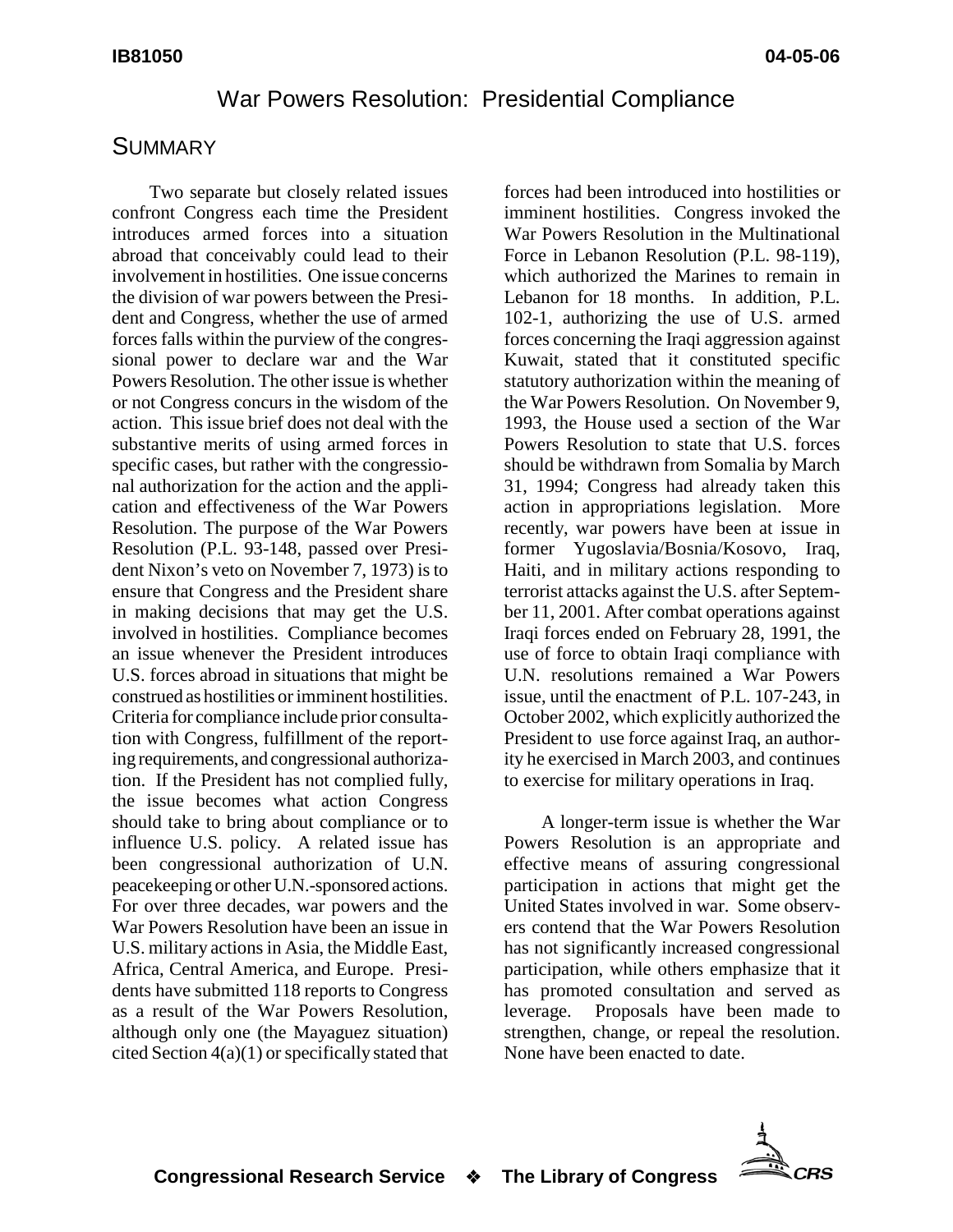#### MOST RECENT DEVELOPMENTS

On December 7, 2005, the President reported to Congress "consistent" with the War Powers Resolution, a consolidated report giving details of multiple on-going United States military deployments and operations "in support of the global war on terrorism," and in support of the Multinational Force in Iraq, where about 160,000 U.S. military personnel are deployed. U.S. forces are also deployed in the Horn of Africa region — Kenya, Ethiopia, Yemen, and Djibouti — assisting in "enhancing counter-terrorism capabilities" of these nations. The President further noted that U.S. combat-equipped military personnel continued to be deployed in Kosovo as part of the NATO-led KFOR (1,700 personnel). Approximately 220 U.S. personnel are also deployed in Bosnia and Herzegovina as part of the NATO Headquarters-Sarajevo who assist in defense reform and perform operational tasks, such as "counter-terrorism and supporting the International Criminal Court for the Former Yugoslavia."

#### BACKGROUND AND ANALYSIS

Under the Constitution, war powers are divided. Congress has the power to declare war and raise and support the armed forces (Article I, Section 8), while the President is Commander in Chief (Article II, Section 2). It is generally agreed that the Commander in Chief role gives the President power to repel attacks against the United States and makes him responsible for leading the armed forces. During the Korean and Vietnam wars, the United States found itself involved for many years in undeclared wars. Many Members of Congress became concerned with the erosion of congressional authority to decide when the United States should become involved in a war or the use of armed forces that might lead to war. On November 7, 1973, Congress passed the War Powers Resolution (P.L. 93-148) over the veto of President Nixon.

The War Powers Resolution states that the President's powers as Commander in Chief to introduce U.S. forces into hostilities or imminent hostilities are exercised only pursuant to (1) a declaration of war; (2) specific statutory authorization; or (3) a national emergency created by an attack on the United States or its forces. It requires the President in every possible instance to consult with Congress before introducing American armed forces into hostilities or imminent hostilities unless there has been a declaration of war or other specific congressional authorization. It also requires the President to report to Congress any introduction of forces into hostilities or imminent hostilities, Section 4(a)(1); into foreign territory while equipped for combat, Section  $4(a)(2)$ ; or in numbers which substantially enlarge U.S. forces equipped for combat already in a foreign nation, Section 4(a)(3). Once a report is submitted "or required to be submitted" under Section  $4(a)(1)$ , Congress must authorize the use of forces within 60 to 90 days or the forces must be withdrawn. (For detailed background, see CRS Report RL32267, *The War Powers Resolution: After Thirty Years,* by Richard F. Grimmett, and CRS Report RL31133, *Declarations of War and Authorizations for the Use of Military Force: Historical Background and Legal Implications*, by David M. Ackerman and Richard F. Grimmett.) It is important to note that since the War Powers Resolution's enactment, over President Nixon's veto in 1973, every President has taken the position that it is an unconstitutional infringement by the Congress on the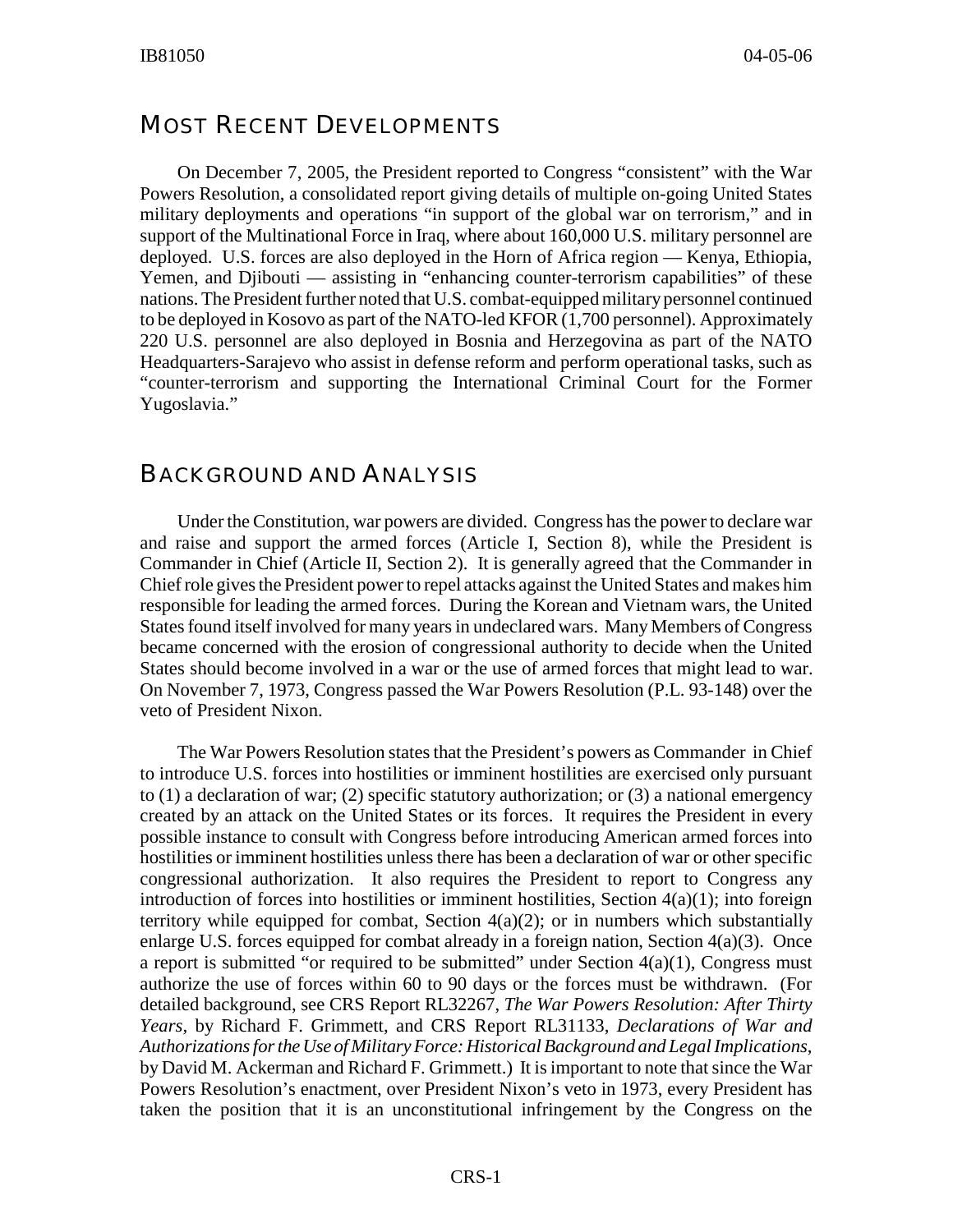President's authority as Commander in Chief. The courts have not directly addressed this question.

# **United Nations Actions**

U.N. Security Council resolutions provide authority for U.S. action under international law. Whether congressional authorization is required under domestic law depends on the types of U.N. action and is governed by the Constitution, the U.N. Participation Act (P.L. 79-264, as amended), as well as by the War Powers Resolution. Section 8(b) of the War Powers Resolution exempts only participation in headquarters operations of joint military commands established prior to 1973.

For armed actions under Articles 42 and 43 of the U.N. Charter, Section 6 of the U.N. Participation Act authorizes the President to negotiate special agreements with the Security Council, subject to the approval of Congress, providing for the numbers and types of armed forces and facilities to be made available to the Security Council. Once the agreements have been concluded, further congressional authorization is not necessary, but no such agreements have been concluded. Some Members have sought to encourage negotiation of military agreements under Article 43 of the U.N. Charter. Questions include whether congressional approval is required only for an initial agreement on providing peacekeeping forces in general, or for each agreement to provide forces in specific situations, and how such approvals would relate to the War Powers Resolution.

Section 7 of the U.N. Participation Act authorizes the detail of up to 1,000 personnel to serve in any noncombatant capacity for certain U.N. peaceful settlement activities. The United States has provided personnel to several U.N. peacekeeping missions, such as observers to the U.N. Truce Supervision Organization in Palestine. In these instances, controversy over the need for congressional authorization has not occurred because the action appeared to fall within the authorization in Section 7 of the Participation Act. Controversy has arisen when forces have been deployed in larger numbers or as possible combatants.

In the 103rd Congress, Members used several vehicles in seeking some control over future peacekeeping actions wherever they might occur. Both the Defense Appropriations Act for FY1994, P.L. 103-139 (Section 8153), and for FY1995, P.L. 103- 335 (Section 8103), stated the sense of Congress that funds should not be used for U.N. peacekeeping or peace enforcement operations unless the President consulted with Congress at least 15 days in advance whenever possible. Section 1502 of the Defense Authorization for FY1994, P.L. 103-60, required the President to submit by April 1, 1994, a report on multinational peacekeeping including the requirement of congressional approval for participation and the applicability of the War Powers Resolution and the U.N. Participation Act.

Along similar lines, the conference report on the Department of State Appropriations Act for FY1994, H.R. 2519 (P.L. 103-121, signed October 27, 1993), called for the Secretary of State to notify both Appropriations Committees 15 days in advance, where practicable, of a vote by the U.N. Security Council to establish any new or expanded peacekeeping mission. The Foreign Relations Authorization Act, P.L. 103-236, signed April 30, 1994, established new requirements for consultation with Congress on U.S. Participation in U.N. Peacekeeping Operations. Section 407 required monthly consultations on the status of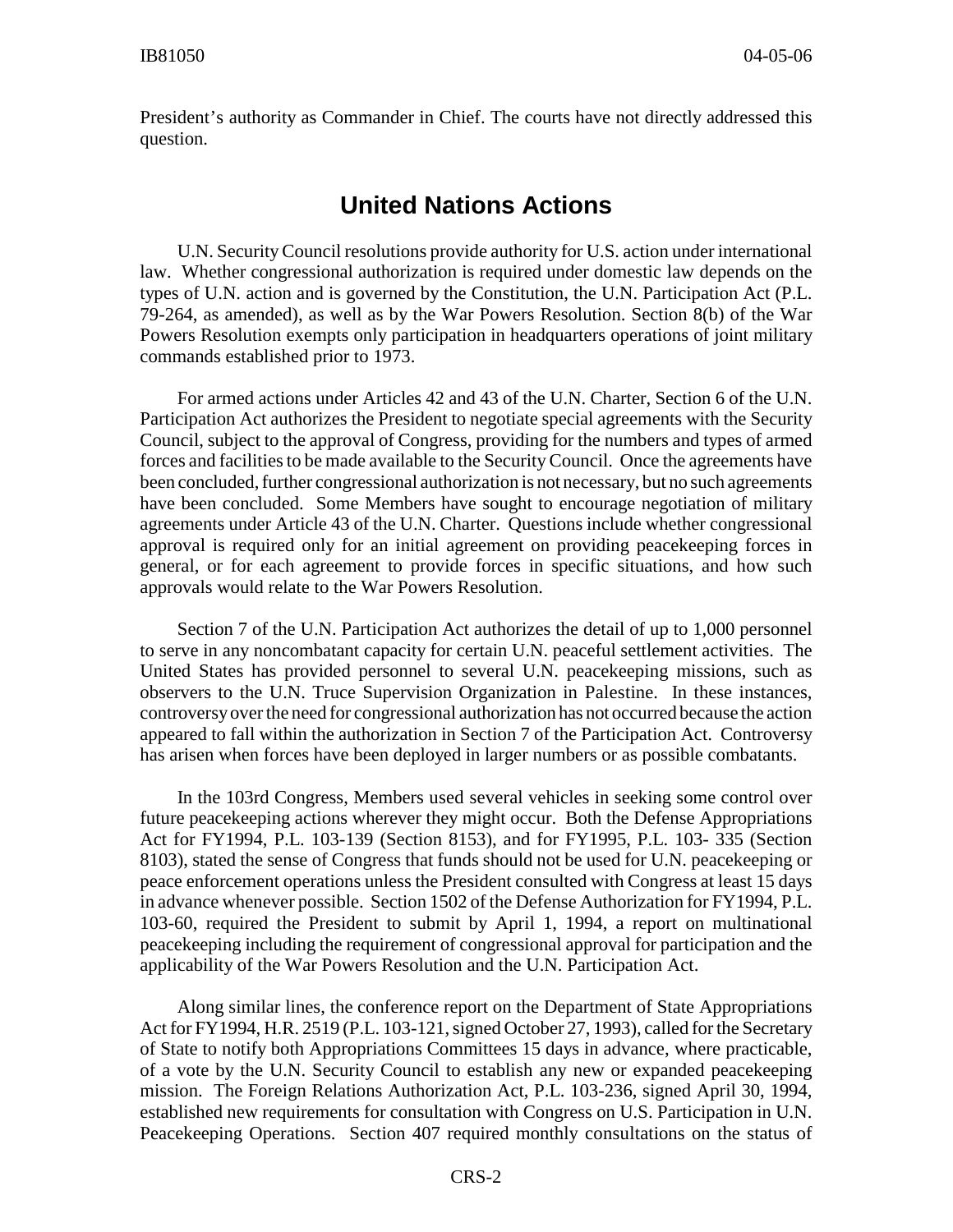peacekeeping operations and advance reports on resolutions that would authorize a new U.N. peacekeeping operation. It also required 15 days' advance notice of any U.S. assistance to support U.N. peacekeeping operations and a quarterly report on all assistance that had been provided to the U.N. for peacekeeping operations. To permit presidential flexibility, conferees explained, the quarterly report need not include temporary duty assignments of U.S. personnel in support of peacekeeping operations of less than 20 personnel in any one case.

The following discussion provides background on major cases of U.S. military involvement in overseas operations in recent years that have raised War Powers questions.

### **Former Yugoslavia/Bosnia**

The issue of war powers and whether congressional authorization is necessary for U.S. participation in U.N. action (see above discussion) was also raised by efforts to halt fighting in the former territory of Yugoslavia, particularly in Bosnia. The United States participated without congressional authorization in airlifts into Sarajevo, naval monitoring of sanctions, aerial enforcement of a "no-fly zone," and aerial enforcement of safe havens.

Because some of the U.S. action has been taken within a NATO framework, action in Bosnia has raised the broader issue of whether action under NATO is exempt from the requirements of the War Powers Resolution or its standard for the exercise of war powers under the Constitution. Article 11 of the North Atlantic Treaty states that its provisions are to be carried out by the parties "in accordance with their respective constitutional processes," inferring some role for Congress in the event of war. Section 8(a) of the War Powers Resolution states that authority to introduce U.S. forces into hostilities is not to be inferred from any treaty, ratified before or after 1973, unless implementing legislation specifically authorizes such introduction and says it is intended to constitute an authorization within the meaning of the War Powers Resolution. Section 8(b) states that nothing in the Resolution should be construed to require further authorization for U.S. participation in the headquarters operations of military commands established before 1973, such as NATO headquarters operations.

On August 13, 1992, the U.N. Security Council adopted Resolution 770 calling on all nations to take "all measures necessary" to facilitate the delivery of humanitarian assistance to Sarajevo. On August 11, 1992, the Senate had passed S.Res. 330 urging the President to work for such a resolution and pledging funds for participation, but saying that no U.S. military personnel should be introduced into hostilities without clearly defined objectives. On the same day, the House passed H.Res. 554 urging the Security Council to authorize measures, including the use of force, to ensure humanitarian relief. Thus, both chambers of Congress supported action but not by legislation authorizing the use of U.S. forces. For details of congressional actions relating to Bosnia from 1993 through 1995, see CRS Report RL32267, *The War Powers Resolution: After Thirty Years*, by Richard F. Grimmett.

In late 1995, the issue of war powers and Bosnia was raised again as President Clinton sent over 20,000 American combat troops to Bosnia as part of a NATO-led peacekeeping force. In December 1995, Congress considered and voted on a number of bills and resolutions, but the House and Senate could not come to consensus on any single measure.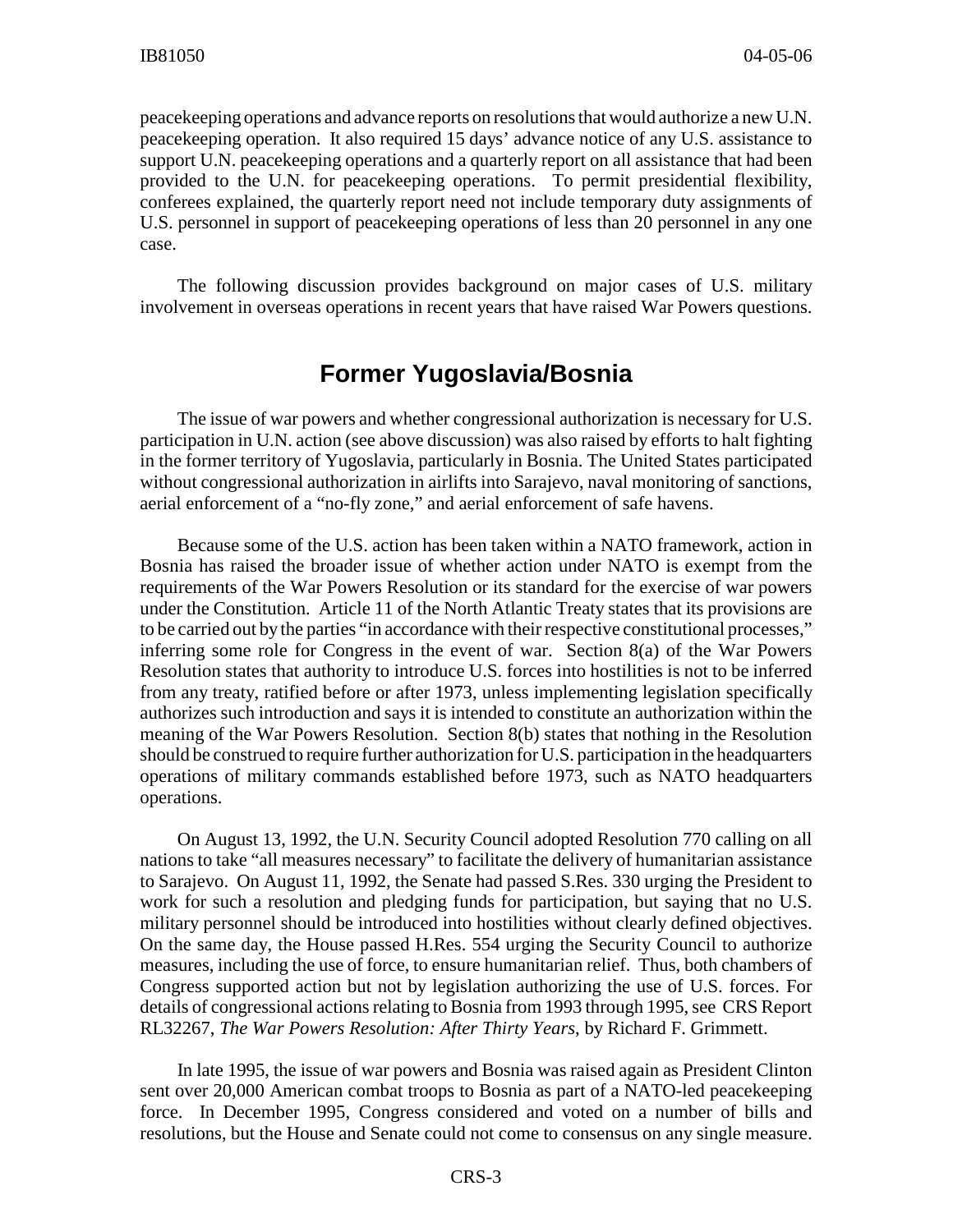Subsequently, President Clinton in December 1996, agreed to provide up to 8,500 ground troops to participate in a NATO-led follow-on force in Bosnia termed the Stabilization Force (SFOR). On March 18, 1998, the House defeated by a vote of 193-225, H.Con.Res. 227, a resolution directing the President, pursuant to section 5(c) of the War Powers Resolution to remove United States Armed Forces from the Republic of Bosnia and Herzegovina.(H.Rept. 105-442). (For additional information, see CRS Report RL32392, *Bosnia and Herzegovina: Issues for U.S. Policy*, by Steven Woehrel, CRS Report RL32282, *Bosnia and Kosovo: U.S. Military Operations*, by Steve Bowman, and CRS Report RL32267, *The War Powers Resolution: After Thirty Years*, by Richard F. Grimmett.)

### **Kosovo**

The issue of presidential authority to deploy forces in the absence of congressional authorization, under the War Powers Resolution, or otherwise, became an issue of significant controversy in late March 1999 when President Clinton ordered U.S. military forces to participate in a NATO-led military operation in Kosovo. This action has become the focus of an ongoing policy debate over the purpose and scope of U.S. military involvement in Kosovo. The President's action to commit forces to the NATO Kosovo operation also led to a suit in Federal District Court for the District of Columbia by Members of Congress seeking a judicial finding that the President was violating the War Powers Resolution and the Constitution by using military forces in Yugoslavia in the absence of authorization from the Congress.

The Kosovo controversy began in earnest when on March 26, 1999, President Clinton notified the Congress "consistent with the War Powers Resolution", that on March 24, 1999, U.S. military forces, at his direction and in coalition with NATO allies, had commenced air strikes against Yugoslavia in response to the Yugoslav government's campaign of violence and repression against the ethnic Albanian population in Kosovo. Prior to the President's action, the Senate, on March 23, 1999, had passed, by a vote of 58-41, S.Con.Res. 21, a nonbinding resolution expressing the sense of the Congress that the President was authorized to conduct "military air operations and missile strikes in cooperation with our NATO allies against the Federal Republic of Yugoslavia (Serbia and Montenegro)."

 Subsequently, the House voted on a number of measures relating to U.S. participation in the NATO operation in Kosovo. On April 28, 1999, the House of Representatives passed H.R. 1569, by a vote of 249-180. This bill would prohibit the use of funds appropriated to the Defense Department from being used for the deployment of "ground elements" of the U.S. Armed Forces in the Federal Republic of Yugoslavia unless that deployment is specifically authorized by law. On that same day the House defeated H.Con.Res. 82, by a vote of 139-290. This resolution would have directed the President, pursuant to section 5(c) of the War Powers Resolution, to remove U.S. Armed Forces from their positions in connection with the present operations against the Federal Republic of Yugoslavia. On April 28, 1999, the House also defeated H.J.Res. 44, by a vote of 2-427. This joint resolution would have declared a state of war between the United States and the "Government of the Federal Republic of Yugoslavia." The House on that same day also defeated, on a 213-213 tie vote, S.Con.Res. 21, the Senate resolution passed on March 23, 1999, that supported military air operations and missile strikes against Yugoslavia. On April 30, 1999, Representative Tom Campbell and 17 other members of the House filed suit in Federal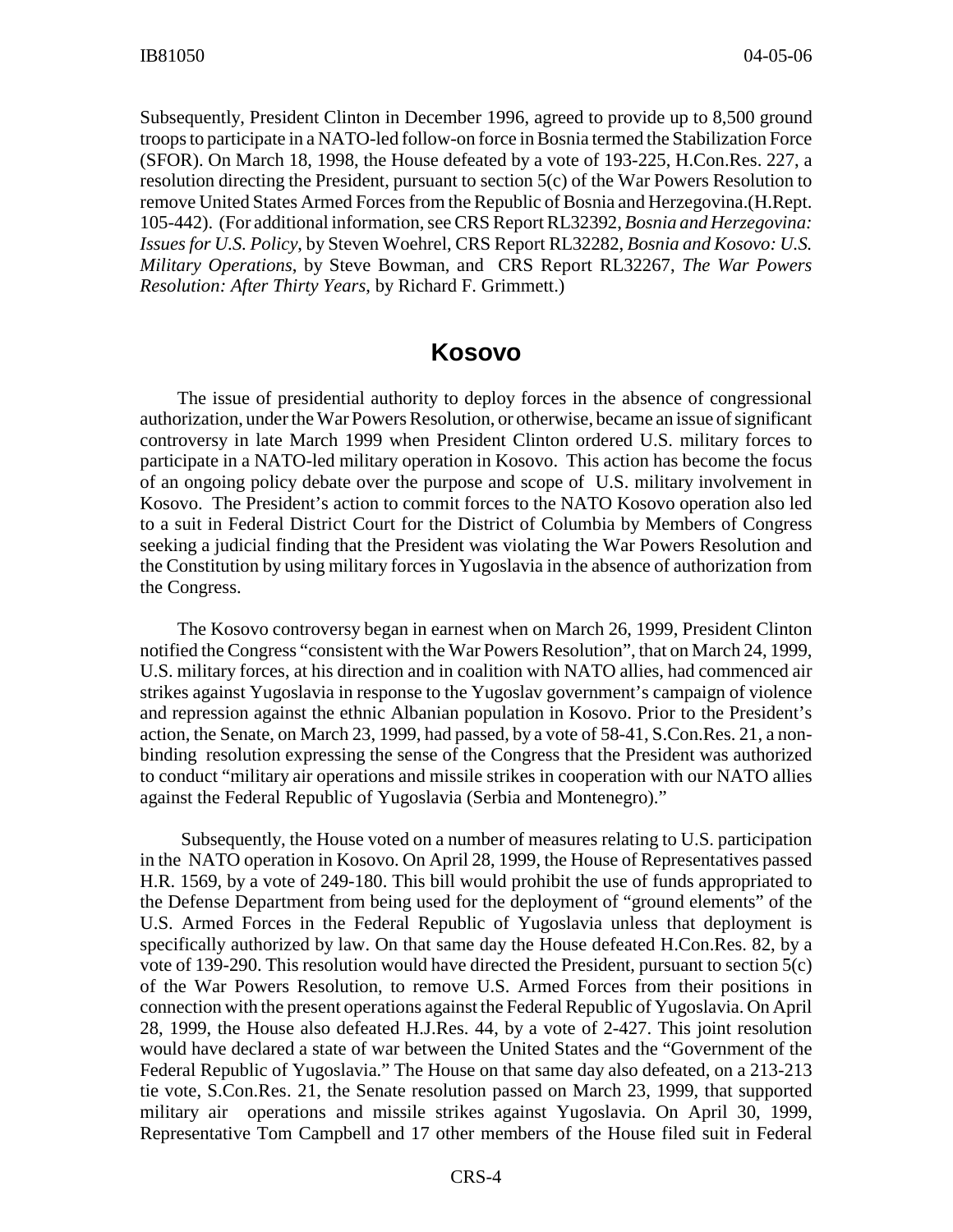District Court for the District of Columbia seeking a ruling requiring the President to obtain authorization from Congress before continuing the air war, or taking other military action against Yugoslavia.

The Senate, on May 4, 1999, by a vote of 78-22, tabled S.J.Res. 20, a joint resolution, sponsored by Senator John McCain, that would authorize the President "to use all necessary force and other means, in concert with United States allies, to accomplish United States and North Atlantic Treaty Organization objectives in the Federal Republic of Yugoslavia (Serbia and Montenegro)." The House, meanwhile, on May 6, 1999, by a vote of 117-301, defeated an amendment by Representative Istook to H.R. 1664, the FY1999 defense supplemental appropriations bill, that would have prohibited the expenditure of funds in the bill to implement any plan to use U.S. ground forces to invade Yugoslavia, except in time of war. Congress, meanwhile, on May 20, 1999 cleared for the President's signature, H.R. 1141, an emergency supplemental appropriations bill for FY1999, that provided billions in funding for the existing U.S. Kosovo operation.

On May 25, 1999, the  $60<sup>th</sup>$  day had passed since the President notified Congress of his actions regarding U.S. participation in military operations in Kosovo. Representative Campbell, and those who joined his suit, noted to the Federal Court that this was a clear violation of the language of the War Powers Resolution stipulating a withdrawal of U.S. forces from the area of hostilities occur after 60 days in the absence of congressional authorization to continue, or a presidential request to Congress for an extra 30 day period to safely withdraw. The President did not seek such a 30-day extension, noting instead that the War Powers Resolution is constitutionally defective. On June 8, 1999, Federal District Judge Paul L. Friedman dismissed the suit of Representative Campbell and others that sought to have the court rule that President Clinton was in violation of the War Powers Resolution and the Constitution by conducting military activities in Yugoslavia without having received prior authorization from Congress. The judge ruled that Representative Campbell and others lacked legal standing to bring the suit (*Campbell v. Clinton*, 52 F. Supp. 2d 34 (D.D.C. 1999)). Representative Campbell appealed the ruling on June 24, 1999, to the U.S. Court of Appeals for the District of Columbia. The appeals court agreed to hear the case. On February 18, 2000, the appeals court affirmed the opinion of the District Court that Representative Campbell and his co-plaintiffs lacked standing to sue the President. (Campbell v. Clinton, 203 F.3d 19 (D.C. Cir. 2000). On May 18, 2000, Representative Campbell and 30 other Members of Congress appealed this decision to the United States Supreme Court. On October 2, 2000, the United States Supreme Court, without comment, refused to hear the appeal of Representative Campbell thereby letting stand the holding of the U.S. Court of Appeals. (Campbell v. Clinton, *cert. denied*, 531U.S. 815 Oct. 2, 2000). On May 18, 2000, the Senate defeated by, a vote of 47-53, an amendment to S. 2521, the Senate's version of the Military Construction Appropriations Act, FY2001, that would have, among other things, terminated funding for the continued deployment of U.S. ground combat troops in Kosovo after July 1, 2001 unless the President sought and received Congressional authorization to keep U.S. troops in Kosovo. (For detailed discussion of major issues see CRS Report RL31053, *Kosovo and U.S. Policy*, by Steven J. Woehrel and Julie Kim; CRS Report RL30352, *War Powers Litigation Initiated by Members of Congress Since the Enactment of the War Powers Resolution*, by David M. Ackerman.)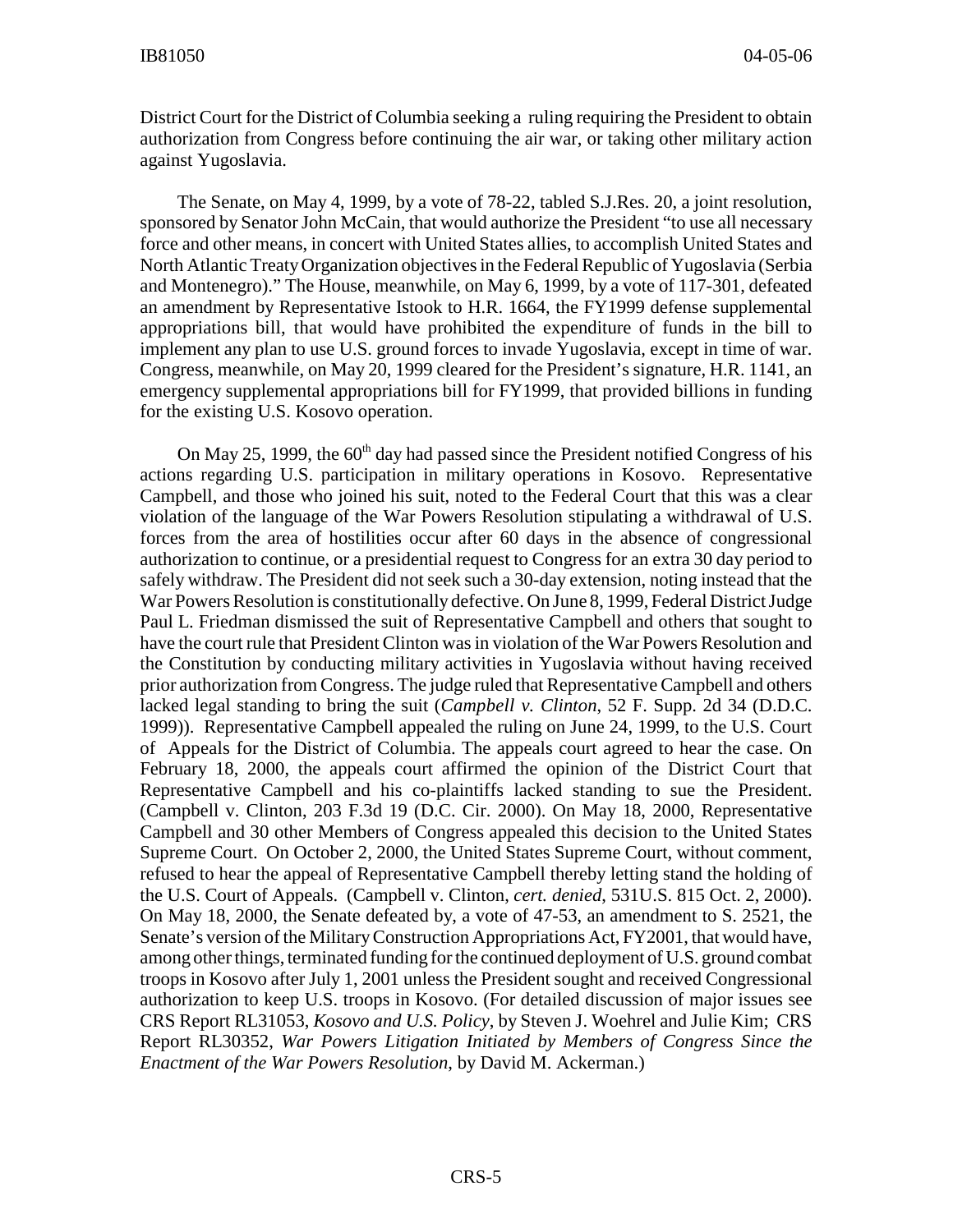#### **Iraq — Post 1991**

During the week of October 3, 1994, Iraq began sending two additional divisions to join regular forces in southern Iraq, close to the border of Kuwait. On October 8 President Clinton responded by sending about 30,000 additional U.S. forces and additional combat planes to join the forces already in the Gulf area. He said the United States would honor its commitment to defend Kuwait and enforce U.N. resolutions on Iraq. Congress recessed on October 8 until November 29, 1994, so it did not discuss the issue of congressional authorization. On October 28 President Clinton reported to Congress that by October 15 there were clear indications that Iraq had redeployed its forces to their original location. On November 7 the Defense Department announced 7,000 of the U.S. forces would be withdrawn before Christmas.

Earlier, three continuing situations in Iraq since the end of Desert Storm brought about the use of U.S. forces and thus raised war powers issues. The first situation resulted from the Iraqi government's repression of Kurdish and Shiite groups. U.N. Security Council Resolution 688 of April 5, 1991, condemned the repression of the Iraqi civilian population and appealed for contributions to humanitarian relief efforts. The second situation stemmed from the U.N. cease-fire resolution of April 3, 1991, Security Council Resolution 687, which called for Iraq to accept the destruction or removal of chemical and biological weapons and international control of its nuclear materials.

The third situation was related to both of the earlier ones. On August 26, 1992, the United States, Britain, and France began a "no-fly" zone, banning Iraqi fixed wing and helicopter flights south of the 32nd parallel and creating a limited security zone in the south, where Shiite groups are concentrated. After violations of the no-fly zones and various other actions by Iraq, on January 13, 1993, the outgoing Bush Administration announced that aircraft from the United States and coalition partners had attacked missile bases in southern Iraq and that the United States was deploying a battalion task force to Kuwait to underline the U.S. continuing commitment to Kuwait's independence. On January 6, 1993, the United States gave Iraq an ultimatum to remove newly deployed missiles in the no-fly zone. On January 19, 1993, President George H.W. Bush reported to Congress that U.S. aircraft on December 27, 1992, had shot down an Iraqi aircraft that had entered the no-fly zone and had undertaken further military actions on January 13, 17, and 18.

President Clinton said on January 21, 1993, that the United States would adhere to the policy toward Iraq set by the former Bush Administration, and on January 22, 23, April 9 and 18, June 19, and August 19, 1993, U.S. aircraft fired at targets in Iraq after pilots sensed Iraqi radar or anti-aircraft fire directed at them. A number of such incidents occurred while planes patrolled the no-fly zone. On June 6, 1994, President Clinton reported that over the previous two years, the northern no-fly zone had deterred Iraq from a military offensive in the northern zone. Iraqi forces had responded to the no-fly zone in the south, he reported, by continuing to use land-based artillery to shell marsh villages. In addition, Iraq was conducting a large search and destroy operation and razing and burning marsh villages, in violation of U.N. Security Council Resolution 688. Until Iraq fully complied with all relevant U.N. Security Council resolutions, he reported, the United States would maintain sanctions and other measures designed to achieve compliance.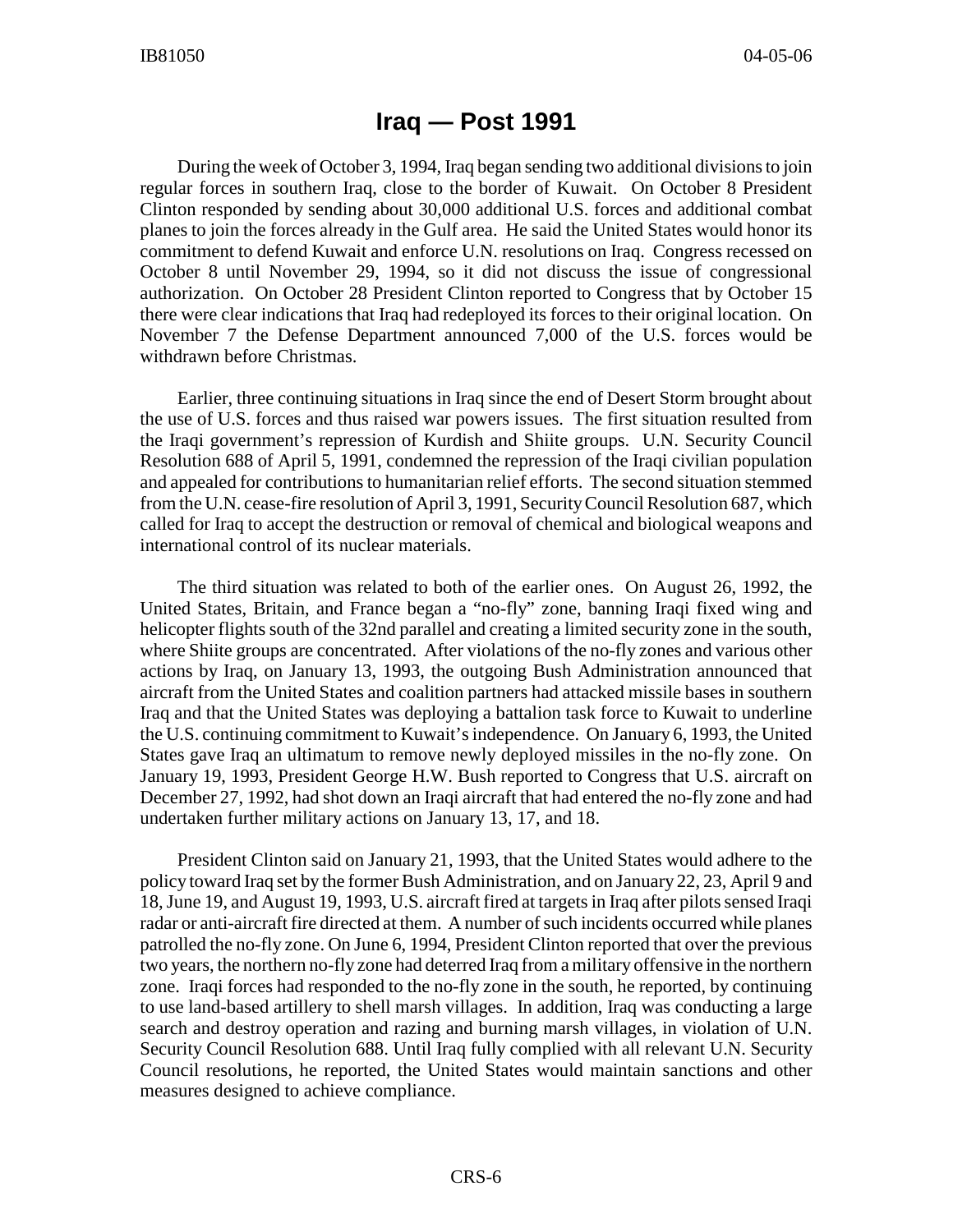A war powers issue for years was whether the use of U.S. force in Iraq in the period after the early 1991 Desert Storm conflict had been authorized by Congress. P.L. 102-1 authorized the President to use U.S. armed forces pursuant to U.N. Security Council Resolution 678 to achieve implementation of previous Security Council Resolutions; Security Council Resolution 687 was adopted after this. On August 2, 1991, the Senate adopted an amendment to the Defense Authorization bill supporting the use of all necessary means to achieve the goals of Resolution 687. Senator Dole said the amendment was not intended to authorize the use of force by the President, and that in his view in the current circumstances the President required no specific authorization from Congress. As enacted, Section 1095 of P.L. 102-190 states the sense of Congress that it supports the use of all necessary means to achieve the goals of Security Council Resolution 687 as being consistent with the Authorization for Use of Military Force Against Iraq Resolution. The bill also included an amendment by Senator Pell supporting the use of all necessary means to protect Iraq's Kurdish minority, consistent with relevant U.N. resolutions and authorities contained in P.L. 102-1 (Section 1096 of P.L. 102-190.)

In addition to these continuing situations, on June 28, 1993, President Clinton reported to Congress that on June 26 U.S. naval forces had launched a Tomahawk cruise missile strike on the Iraqi Intelligence Service's main command and control complex in Baghdad and that the military action was completed. He said the Iraqi Intelligence Service had planned the failed attempt to assassinate former President Bush during his visit to Kuwait in April 1993. On September 5, 1996, President Clinton reported to Congress on U.S. military actions in Iraq to obtain compliance with U.N. Security Council Resolutions, especially in light of attacks by Iraqi military forces against the Kurdish-controlled city of Irbil. U.S. actions ordered by the President included extending the no-fly zone in southern Iraq from 32 to 33 degrees north latitude, and conduction cruise missile attacks from B-52H bombers and ships in the USS Carl Vinson Battle Group against fixed, surface-to- air missile sites, command and control centers, and air defense control facilities south of the 33rd parallel in Iraq. Except for the report of June 28, 1993, Presidents Bush and Clinton did not cite the War Powers Resolution in the above reports. They submitted them "consistent with" P.L. 102-1, which requires the President to submit a report to the Congress at least once every 60 days on the status of efforts to obtain compliance by Iraq with the U.N. Security Council resolution adopted in response to the Iraq aggression.

Starting in 1998 through the end of the Clinton Administration, Iraq's refusal to permit U.N. weapons inspection teams to have access to various Iraqi sites, and Iraqi threats to U.S. aircraft policing the "no-fly zones" resulted in U.S. military action on numerous occasions against Iraqi military forces and targets in the "no-fly zones." President Clinton chose to report these actions under the requirements of P.L. 102-1, rather than the War Powers Resolution. In early February 2001, President G.W. Bush authorized U.S. aircraft, to attack Iraqi radar installations in Southern Iraq believed to threaten allied forces enforcing the "nofly zone." Additional bombings of Iraqi sites were authorized and took place from the summer of 2001 into March 2003. Such actions, when reported in the past, were done under P.L. 102-1. In a report to Congress on January 20, 2003, pursuant to P. L. 107-243, President Bush stated that information required to be reported regarding actions taken against Iraq required by section 3 of P.L. 102-1 would in the future be included in the reports required by P.L. 107-243. On March 19, 2003, President Bush directed U.S. Armed Forces to commence combat operations against Iraq to enforce its disarmament. Congressional authorization for such an action was provided for in P.L. 107-243 signed into law on October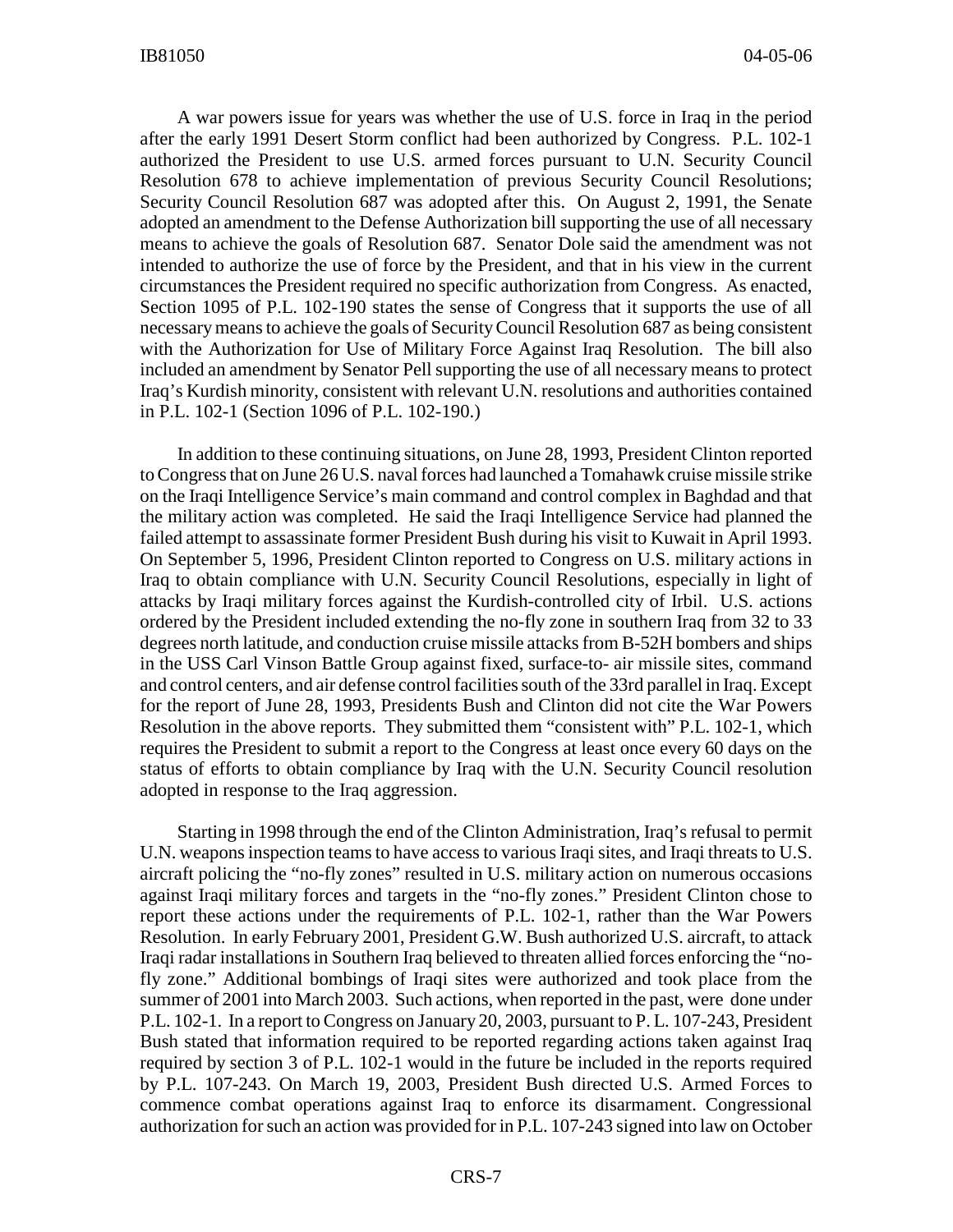16, 2002. Since he announced the end of major combat operations against Iraq on May 1, 2003, the President has made periodic reports on the current situation in Iraq "consistent with" P. L. 107-243, which have become the equivalent of reports to Congress envisioned by the War Powers Resolution. For the most recent of these reports to Congress see House Document 108-231, 108<sup>th</sup> Congress,  $2<sup>nd</sup>$  session, submitted November 4, 2004. (For further related information, see CRS Report RL31701, *Iraq: U.S. Military Operations*, by Steve Bowman, and CRS Report RL31339, *Iraq: U.S. Regime Change Efforts and Post-Saddam Governance*, by Kenneth Katzman.)

#### **Haiti**

On July 3, 1993, Haitian military leader Raoul Cedras and deposed President Jean-Bertrand Aristide signed an agreement at Governors Island providing for the restoration of President Aristide on October 30. The United Nations and Organization of American States took responsibility for verifying compliance. Because the Haitian authorities did not comply with the agreement, on October 13, 1993, the U.N. Security Council voted to restore sanctions against Haiti. On October 20, President Clinton submitted a report "consistent with the War Powers Resolution" that U.S. ships had begun to enforce the U.N. embargo. Some Members of Congress complained that Congress had not been consulted on or authorized the action. On October 18, 1993, Senator Dole said he would offer an amendment to the Defense Appropriations bill (H.R. 3116) which would require congressional authorization for all deployments into Haitian waters and airspace unless the President made specified certifications. Congressional leaders and Administration officials negotiated on the terms of the amendment. As enacted, Section 8147 of P.L. 103-139 stated the sense that funds should not be obligated or expended for U.S. military operations in Haiti unless the operations were (1) authorized in advance by Congress, (2) necessary to protect or evacuate U.S. citizens, (3) vital to the national security and there was not sufficient time to receive congressional authorization, or (4) the President submitted a report in advance that the intended deployment met certain criteria.

On May 6, 1994, the U.N. Security Council adopted Resolution 917 calling for measures to tighten the embargo. On June 10, 1994, President Clinton announced steps being taken to intensify the pressure on Haiti's military leaders that included assisting the Dominican Republic to seal its border with Haiti, using U.S. naval patrol boats to detain ships suspected of violating the sanctions, a ban on commercial air traffic, and sanctions on financial transactions. As conditions in Haiti worsened, President Clinton stated he would not rule out the use of force, and gradually the use of force appeared certain. Many Members continued to contend congressional authorization was necessary for any invasion of Haiti. On July 31, the U.N. Security Council authorized a multinational force to use "all necessary means to facilitate the departure from Haiti of the military leadership ... on the understanding that the cost of implementing this temporary operation will be borne by the participating Member States" (Resolution 940, 1994).

On August 3, the Senate adopted an amendment to the Department of Veterans appropriation, H.R. 4624, by a vote of 100-0 expressing its sense that the Security Council Resolution did not constitute authorization for the deployment of U.S. forces in Haiti under the Constitution or the War Powers Resolution, but the amendment was not agreed to in conference. President Clinton said the same day that he would welcome the support of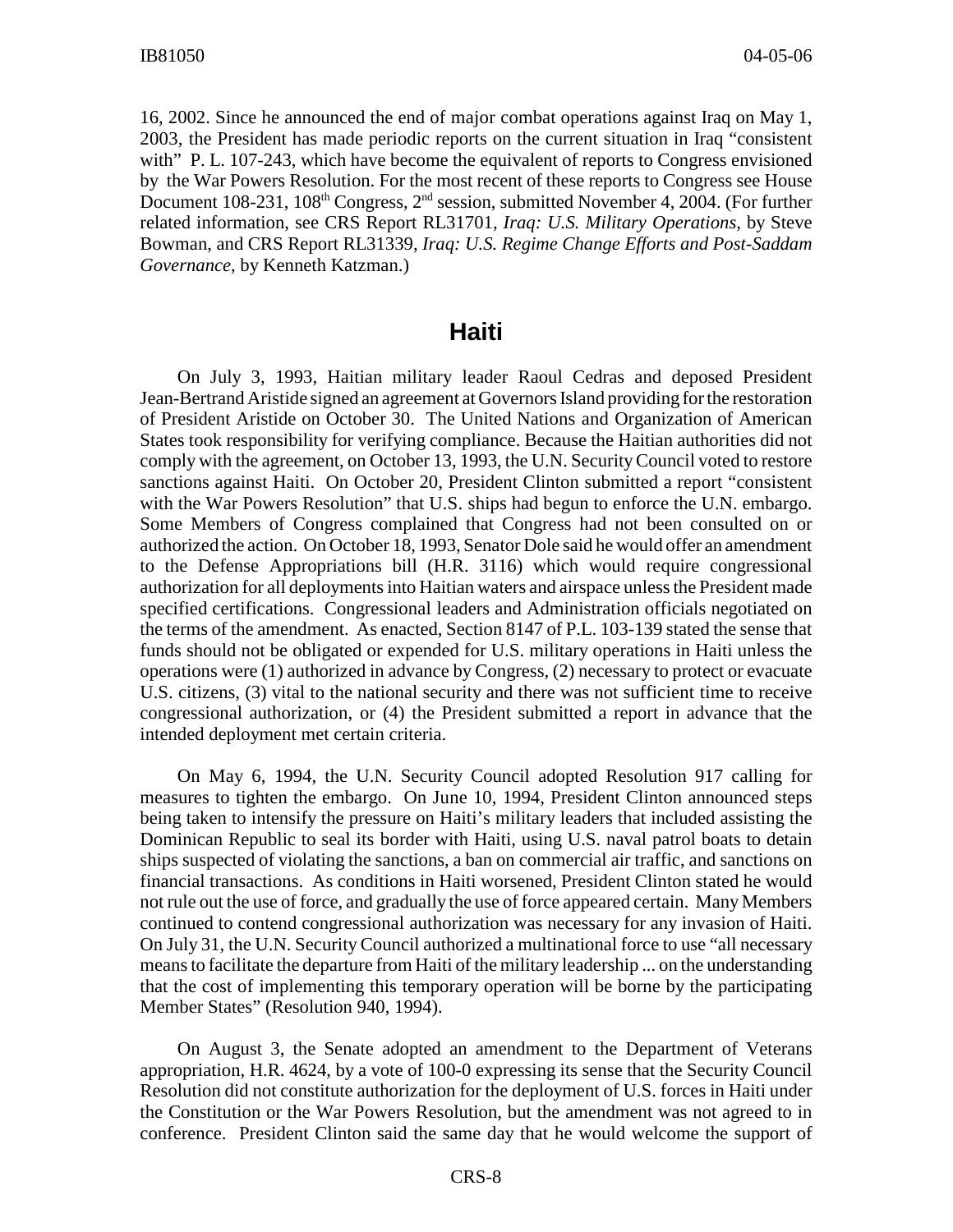Congress but did not agree that he was constitutionally mandated to obtain it. On September 15, 1994, in an address to the Nation, President Clinton said he had called up the military reserve and ordered two aircraft carriers into the region. His message to the military dictators was to leave now or the United States would force them from power. The first phase of military action would remove the dictators from power and restore Haiti's democratically elected government. The second phase would involve a much smaller force joining with forces from other U.N. members which would leave Haiti after 1995 elections were held and a new government installed.

While the Defense Department continued to prepare for an invasion within days, on September 16 President Clinton sent to Haiti a negotiating team of former President Jimmy Carter, former Joint Chiefs of Staff Chairman Colin Powell, and Senate Armed Services Committee Chairman Sam Nunn. Again addressing the Nation on September 18, President Clinton announced that the military leaders had agreed to step down by October 15, and agreed to the immediate introduction of troops from the 15,000 member international coalition beginning September 19. He said the agreement was only possible because of the credible and imminent threat of multinational force. He emphasized the mission still had risks and there remained possibilities of violence directed at U.S. troops, but the agreement minimized those risks. He also said that under U.N. Security Council resolution 940, a 25-nation international coalition would soon go to Haiti to begin the task of restoring democratic government. Also on September 18, President Clinton reported to Congress on the objectives in accordance with the sense expressed in Section 8147 (c) of P.L. 103-139, the FY1994 Defense Appropriations Act.

U.S. forces entered Haiti on September 19, 1994. On September 21, President Clinton reported "consistent with the War Powers Resolution" the deployment of 1,500 troops, to be increased by several thousand. (At the peak in September there were about 21,000 U.S. forces in Haiti.) He said the U.S. presence would not be open-ended but would be replaced after a period of months by a U.N. peacekeeping force, although some U.S. forces would participate in and be present for the duration of the U.N. mission. The forces were involved in the first hostilities on September 24 when U.S. Marines killed ten armed Haitian resisters in a fire-fight.

On October 3, 1994, the House Foreign Affairs Committee reported H.J.Res. 416 authorizing the forces in Haiti until March 1, 1995, and providing procedures for a joint resolution to withdraw the forces. In House debate on October 6 the House voted against the original contents and for the Dellums substitute. As passed, H.J.Res. 416 stated the sense that the President should have sought congressional approval before deploying U.S. forces to Haiti, supporting a prompt and orderly withdrawal as soon as possible, and requiring a monthly report on Haiti as well as other reports. This same language was also adopted by the Senate on October 6 as S.J.Res. 229, and on October 7 the House passed S.J.Res. 229. President Clinton signed .J.Res. 229 on October 25, 1994 (P.L. 103-423).

After the U.S. forces began to disarm Haitian military and paramilitary forces and President Aristide returned on October 15, 1994, the United States began to withdraw some forces. On March 31, 1995, U.N. peacekeeping forces assumed responsibility for missions previously conducted by U.S. military forces in Haiti. By September 21, 1995, President Clinton reported the United States had 2,400 military personnel in Haiti as participants in the U.N. Mission in Haiti (UNMIH), and 260 U.S. military personnel assigned to the U.S.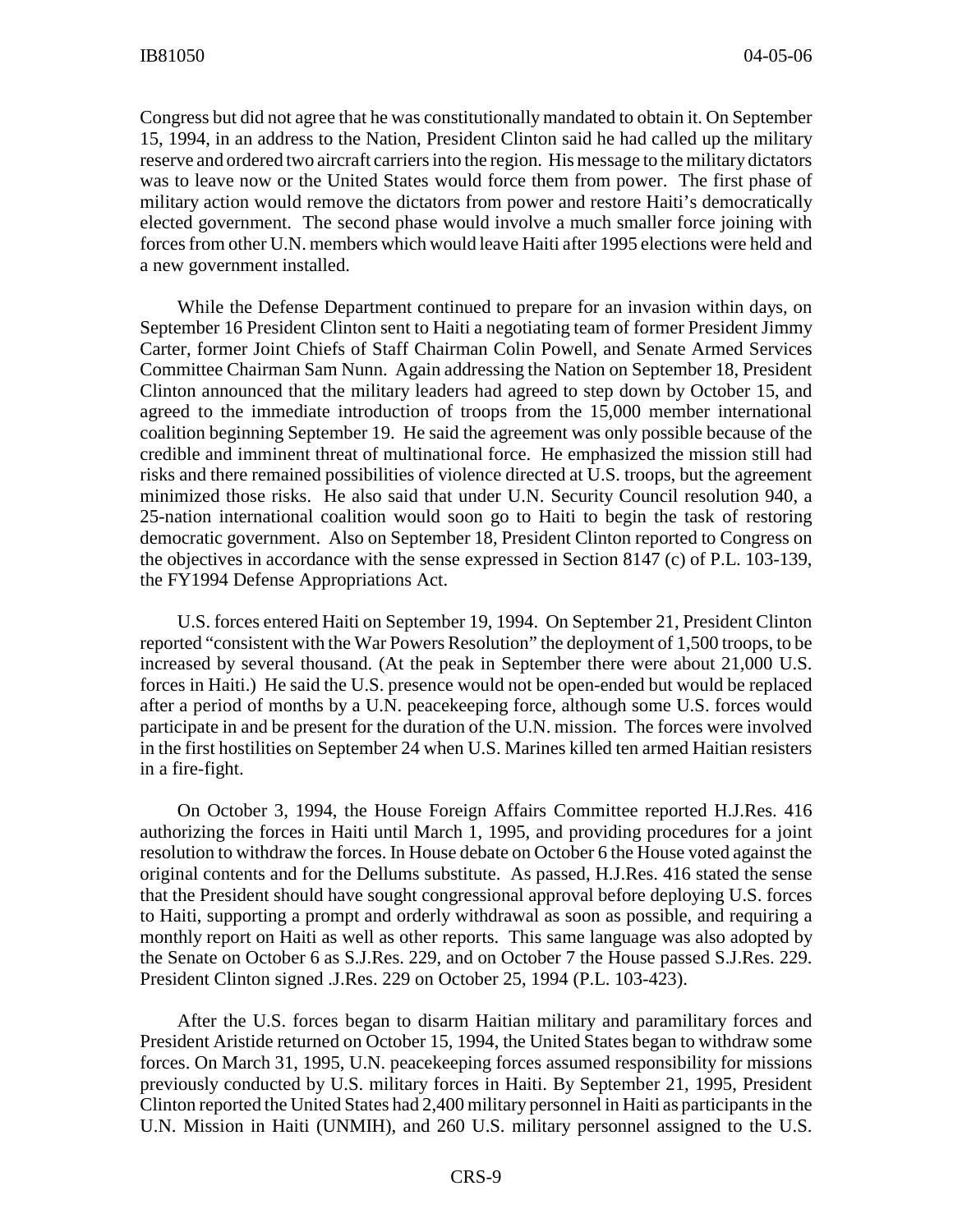Support Group Haiti. On December 5, 1997, President Clinton stated that he intends to keep some military personnel in Haiti, even though United Nations peacekeeping forces were withdrawing. The Pentagon stated that U.S. military personnel in Haiti would be about 500, consisting mainly of engineering and medical units, with a combat element responsible for protecting the U.S. contingent. On March 2, 2004, the President reported to Congress "consistent with the War Powers Resolution" that, on February 29, he had sent about "200 additional U.S. combat-equipped, military personnel from the U.S. Joint Forces Command" to Port-au-Prince, Haiti for a variety of purposes, including preparing the way for a UN Multinational Interim Force, and otherwise supporting UN Security Council Resolution 1529 (2004). For further information on Haiti, see CRS Report RL32294, *Haiti: Developments and U.S. Policy Since 1991 and Current Congressional Concerns*, by Maureen Taft-Morales.

# **Somalia**

In Somalia, the participation of U.S. military forces in a U.N. operation to protect humanitarian assistance, which began in December 1992, became increasingly controversial as fighting and casualties increased and objectives appeared to be expanding. On October 7, 1993, President Clinton announced that all U.S. forces would be withdrawn by March 31, 1994, and most forces left by that date. The remaining 58 Marines, who had remained to protect U.S. diplomats, were withdrawn September 15, 1994.

A major issue for Congress was whether to authorize U.S. action in Somalia. On February 4, 1993, the Senate passed S.J.Res. 45 to authorize the President to use U.S. armed forces pursuant to U.N. Security Council Resolution 794. S.J.Res. 45 stated it is intended to constitute the specific statutory authorization under Section 5(b) of the War Powers Resolution. On May 25, 1993, the House amended and passed S.J.Res. 45. The amendment authorized U.S. forces to remain for one year. S.J.Res. 45 was then sent to the Senate for its concurrence, but the measure did not reach the floor.

As sporadic fighting resulted in the deaths of Somali and U.N. forces, including Americans, controversy over the operation intensified. On September 9, 1993, the Senate adopted an amendment to S. 1298, the Defense Authorization Bill, expressing the sense of Congress that the President by November 15, 1993, should seek and receive congressional authorization for the continued deployment of U.S. forces to Somalia. It asked that the President consult with Congress and report the goals, objectives, and anticipated jurisdiction of the U.S. mission in Somalia by October 15, 1993. On September 29, the House adopted a similar amendment to its bill, H.R. 2401. On October 7, the President consulted with congressional leaders from both parties for over two hours on Somalia policy and also announced that U.S. forces would be withdrawn by March 31, 1994.

On October 15, 1993, the Senate adopted an amendment by Senator Byrd to H.R. 3116, the Defense Department Appropriations Act for FY1994, cutting off funds for U.S. military operations in Somalia after March 31, 1994, unless the President obtained further spending authority from Congress. The Senate approved the use of military operations only for the protection of American military personnel and bases and for helping maintain the flow of relief aid by giving the U.N. forces security and logistical support. The amendment, which became Section 8151 of P.L. 103-139, required U.S. forces in Somalia to remain under the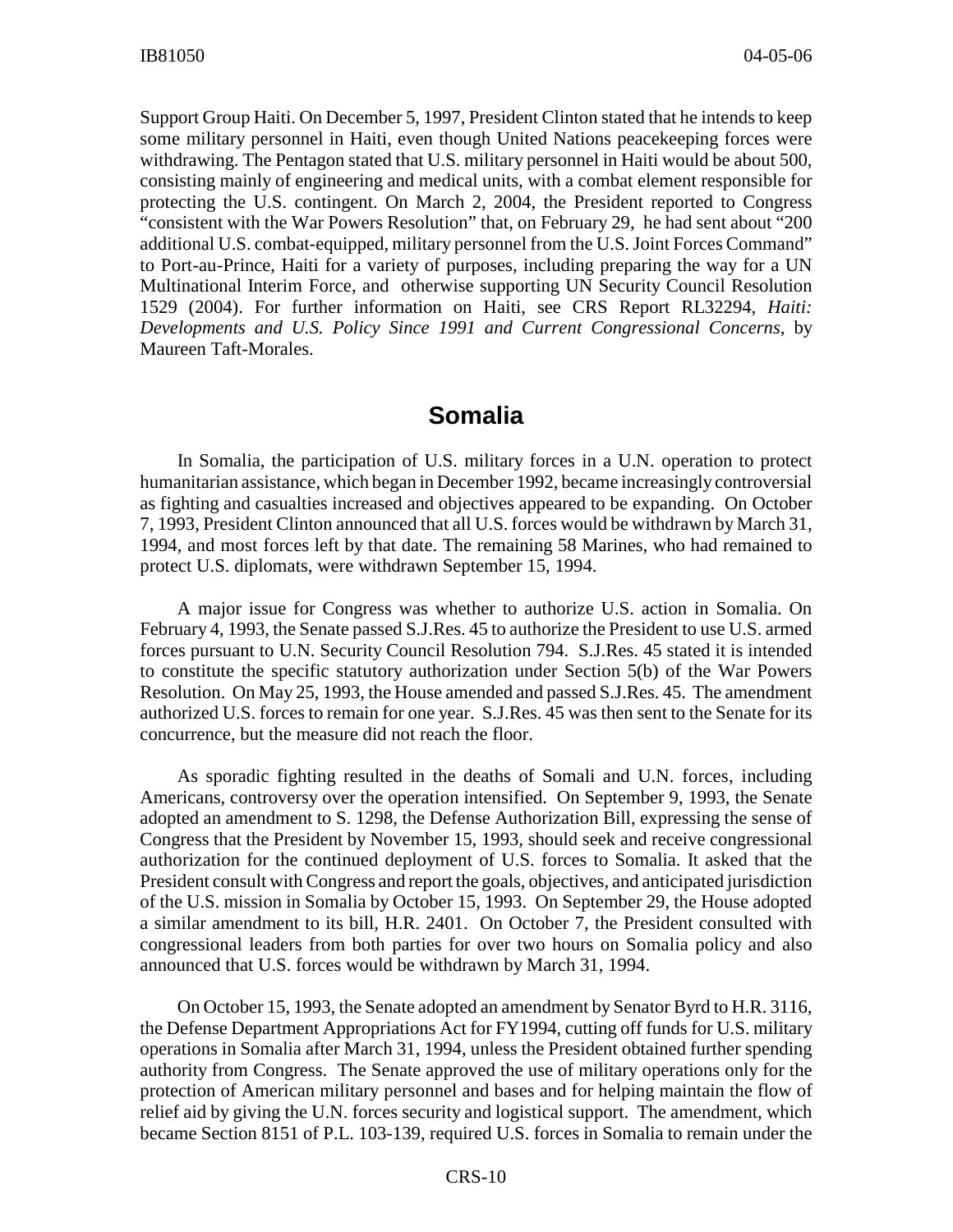command and control of U.S. commanders. In addition, on November 9, 1993, the House adopted H.Con.Res. 170, using Section 5(c) of the War Powers Resolution to direct the President to remove forces from Somalia by March 31, 1994; sponsors stated it was a non-binding measure, and the Senate did not act on the measure. The Defense Appropriations Act for FY1995 (P.L. 103-335, signed September 30, 1994) prohibited the use of funds for the continuous presence of U.S. forces in Somalia, except for the protection of U.S. personnel, after September 30, 1994.

On November 4, the U.N. Security Council decided to end the U.N. mission in Somalia by March 31, 1995. On March 3, 1995, U.S. forces completed their assistance to United Nations forces evacuating Somalia.

# **Instances Formally Reported Under the War Powers Resolution**

Presidents have submitted 118 reports to Congress as a result of the War Powers Resolution. Of these, President Ford submitted 4, President Carter one, President Reagan 14, President George H.W. Bush 7, President Clinton 60, and President George W. Bush 32. For a summary of the 111 reports submitted by the Presidents from 1975-2003, see CRS Report RL32267, *The War Powers Resolution: After Thirty Years*, by Richard F. Grimmett. The following is a summary of reports submitted by President Bush George W. Bush since January 2004.

(112) On January 22, 2004, the President reported to Congress "consistent with the War Powers Resolution" that the United States was continuing to deploy combat equipped military personnel in Bosnia and Herzegovina in support of NATO's Stabilization Force (SFOR) and its peacekeeping efforts in this country. About 1,800 U.S. personnel are participating.

(113) On February 25, 2004, the President reported to Congress "consistent with the War Powers Resolution" that, on February 23, he had sent a combat-equipped "security force" of about "55 U.S. military personnel from the U.S. Joint Forces Command" to Portau-Prince, Haiti to augment the U.S. Embassy security forces there and to protect American citizens and property in light of the instability created by the armed rebellion in Haiti.

(114) On March 2, 2004, the President reported to Congress "consistent with the War Powers Resolution" that on February 29 he had sent about "200 additional U.S. combatequipped, military personnel from the U.S. Joint Forces Command" to Port-au-Prince, Haiti for a variety of purposes, including preparing the way for a UN Multinational Interim Force, and otherwise supporting UN Security Council Resolution 1529 (2004).

(115) On March 20, 2004, the President reported to Congress "consistent with the War Powers Resolution," a consolidated report giving details of multiple ongoing United States military deployments and operations "in support of the global war on terrorism (including in Afghanistan)," as well as operations in Bosnia and Herzegovina, Kosovo, and Haiti. In this report, the President noted that U.S. anti-terror related activities were underway in Georgia, Djibouti, Kenya, Ethiopia, Yemen, and Eritrea. He further noted that U.S. combat-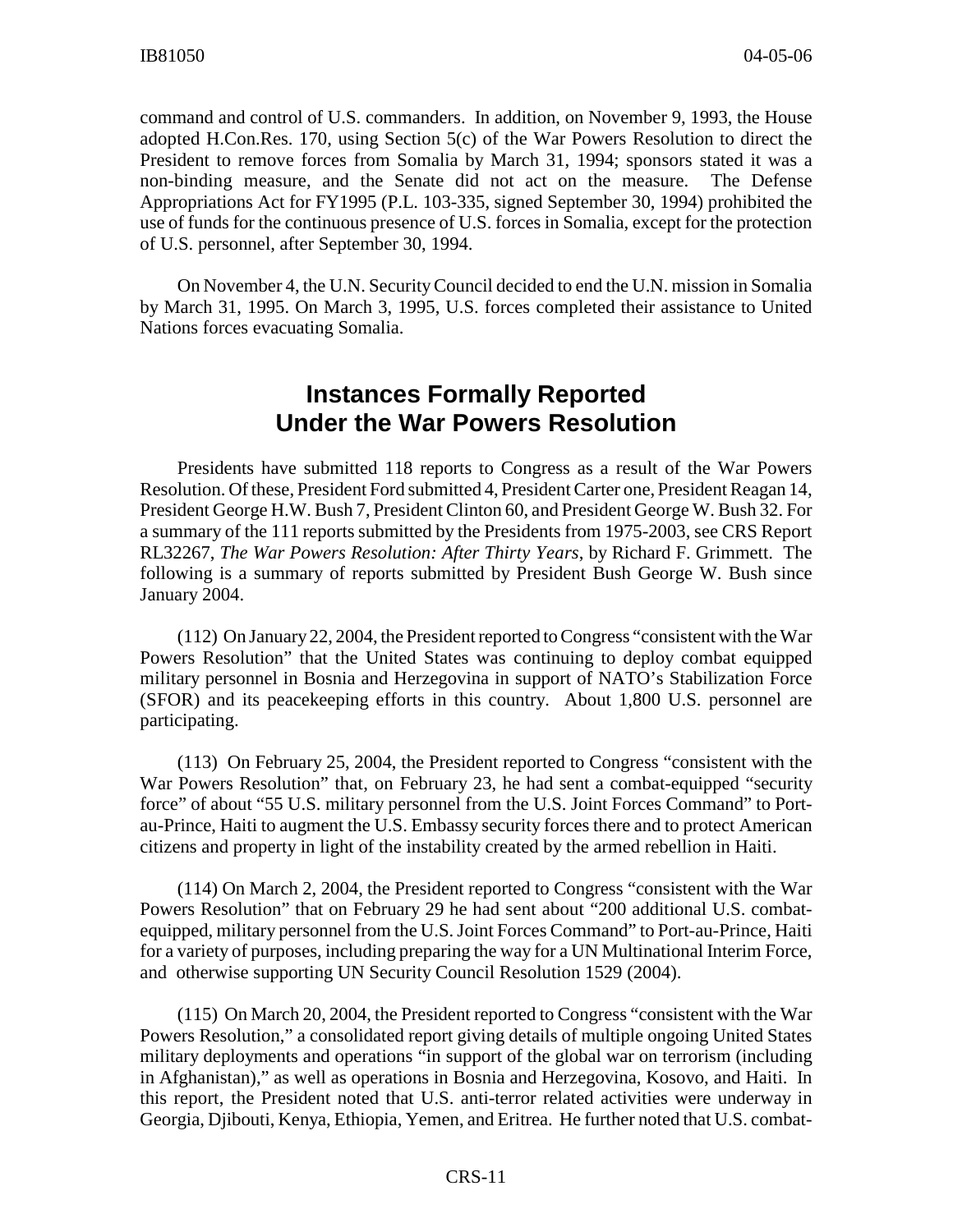equipped military personnel continued to be deployed in Kosovo as part of the NATO-led KFOR (1,900 personnel); in Bosnia and Herzegovina as part of the NATO-led SFOR (about 1,100 personnel); and approximately 1,800 military personnel were deployed in Haiti as part of the U.N. Multinational Interim Force.

(116) On November 4, 2004, the President reported to Congress, "consistent with the War Powers Resolution," a consolidated report giving details of multiple ongoing United States military deployments and operations "in support of the global war on terrorism." These deployments, support or military operations include activities in Afghanistan, Djibouti, as well as Kenya, Ethiopia, Eritrea, Bosnia and Herzegovina, and Kosovo. In this report, the President noted that U.S. anti-terror related activities were underway in Djibouti, Kenya, Ethiopia, Yemen, and Eritrea. He further noted that U.S. combat-equipped military personnel continued to be deployed in Kosovo as part of the NATO-led KFOR (1,800 personnel); and in Bosnia and Herzegovina as part of the NATO-led SFOR (about 1,000 personnel). Meanwhile, he stated that the United States continues to deploy more than 135,000 military personnel in Iraq.

(117) On May 20, 2005, the President reported to Congress "consistent with the War Powers Resolution," a consolidated report giving details of multiple ongoing United States military deployments and operations "in support of the global war on terrorism," as well as operations in Iraq, where currently about 139,000 U.S. military personnel are stationed. U.S. forces are also deployed in Kenya, Ethiopia, Yemen, Eritrea, and Djibouti assisting in "enhancing counter-terrorism capabilities" of these nations. The President further noted that U.S. combat-equipped military personnel continued to be deployed in Kosovo as part of the NATO-led KFOR (1,700 personnel). Approximately 235 U.S. personnel are also deployed in Bosnia and Herzegovina as part of the NATO Headquarters-Sarajevo who assist in defense reform and perform operational tasks, such as counter-terrorism and supporting the International Criminal Court for the Former Yugoslavia.

(118) On December 7, 2005, the President reported to Congress "consistent" with the War Powers Resolution, a consolidated report giving details of multiple ongoing United States military deployments and operations "in support of the global war on terrorism," and in support of the Multinational Force in Iraq, where about 160, 000 U.S. military personnel are deployed. U.S. forces are also deployed in the Horn of Africa region — Kenya, Ethiopia, Yemen, and Djibouti — assisting in "enhancing counter-terrorism capabilities" of these nations. The President further noted that U.S. combat-equipped military personnel continued to be deployed in Kosovo as part of the NATO-led KFOR (1,700 personnel). Approximately 220 U.S. personnel are also deployed in Bosnia and Herzegovina as part of the NATO Headquarters-Sarajevo who assist in defense reform and perform operational tasks, such as "counter-terrorism and supporting the International Criminal Court for the Former Yugoslavia."

# **Consultation with Congress**

Section 3 of the War Powers Resolution requires the President "in every possible instance" to consult with Congress before introducing U.S. armed forces into situations of hostilities and imminent hostilities, and to continue consultations as long as the armed forces remain. A review of instances involving the use of armed forces since passage of the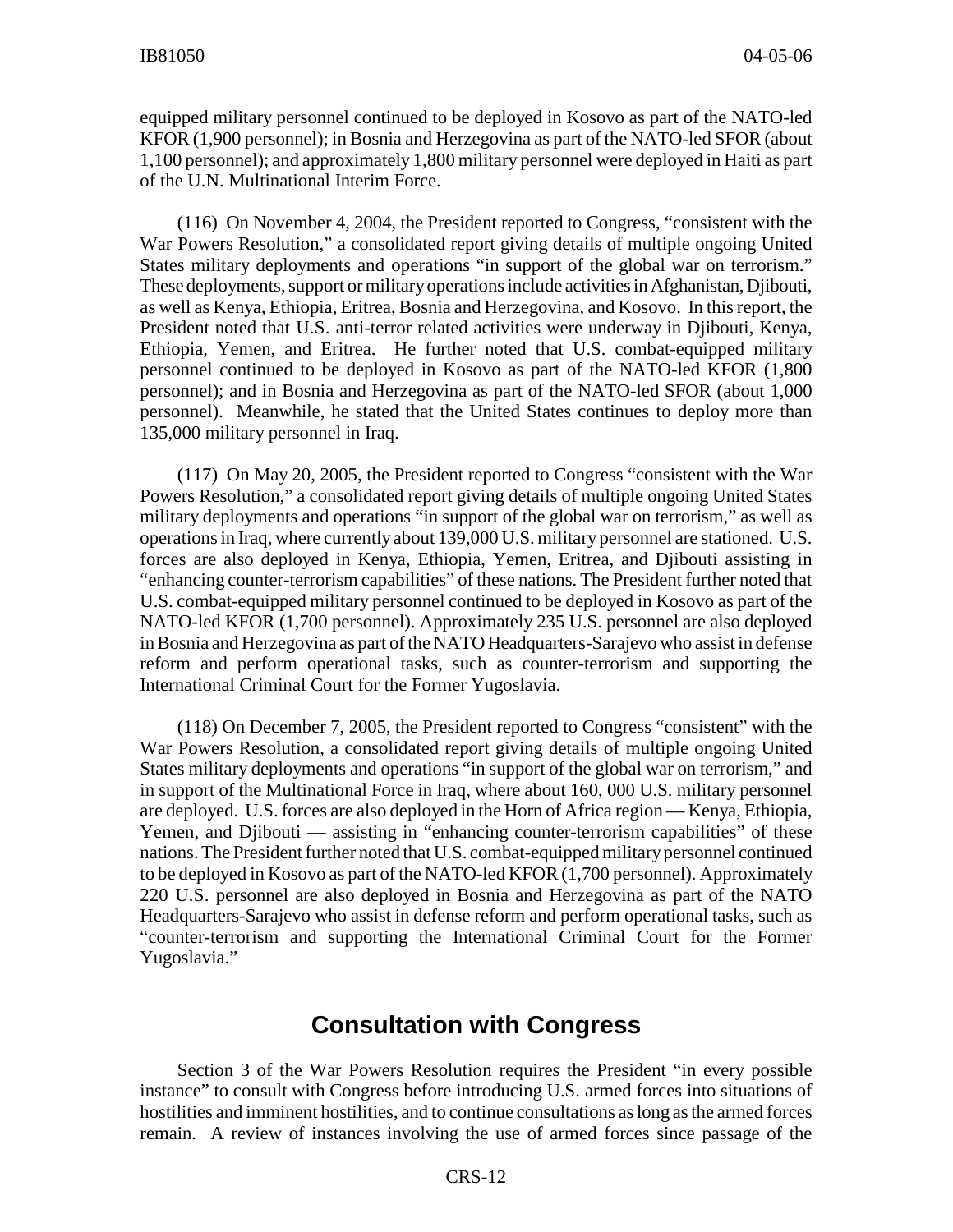Resolution, listed above, indicates there has been very little consultation with Congress under the Resolution when consultation is defined to mean seeking advice prior to a decision to introduce troops. Presidents have met with congressional leaders after the decision to deploy was made but before commencement of operations.

One problem is the interpretation of when consultation is required. The War Powers Resolution established different criteria for consultation than for reporting. Consultation is required only before introducing armed forces into "hostilities or into situations where imminent involvement in hostilities is clearly indicated by the circumstances," the circumstances triggering the time limit. A second problem is the meaning of the term consultation. The executive branch has often taken the view that the consultation requirement has been fulfilled when from the viewpoint of some Members of Congress it has not. The House report on the War Powers Resolution said, "... consultation in this provision means that a decision is pending on a problem and that Members of Congress are being asked by the President for their advice and opinions and, in appropriate circumstances, their approval of action contemplated." A third problem is who represents Congress for consultation purposes. The House version specifically called for consultation between the President and the leadership and appropriate committees. This was changed to less specific wording in conference, however, to provide some flexibility. Some Members have introduced proposals to specify a consultation group.

## **Issues for Congress**

An immediate issue for Congress when the President introduces troops into situations of potential hostilities is whether to invoke Section  $4(a)(1)$  of the War Powers Resolution and trigger a durational limit for the action unless Congress authorizes the forces to remain. If Congress concurs in a President's action, application of the Resolution may be desirable either to legitimize the action and strengthen it by making clear congressional support for the measure or to establish the precedent that the Resolution does apply in such a situation. On the other hand, some may believe it is preferable to leave the President more flexibility of action than is possible under the Resolution. Or some may not wish to have a formal vote on either the issue of applying the Resolution or the merits of utilizing armed forces in that case. If Congress does not concur in an action taken by a president, the Resolution offers a way to terminate it.

A longer-term issue is whether the War Powers Resolution is working or should be amended. Some contend that it has been effective in moderating the President's response to crisis situations because of his awareness that certain actions would trigger its reporting and legislative veto provisions. Or they suggest that it could be effective if the President would comply fully or Congress would invoke its provisions. Others believe it is not accomplishing its objectives and suggest various changes. Some have proposed that the Resolution return to the original Senate-passed version, which would enumerate circumstances in which the President needed no congressional authorization for use of armed forces (namely to respond to or forestall an armed attack against the United States or its forces or to protect U.S. citizens while evacuating them) but prohibit any other use or any permissible use for more than 30 days unless authorized by Congress. Others would replace the automatic requirement for withdrawal of troops after 60 days with expedited procedures for a joint resolution authorizing the action or requiring disengagement. Still others would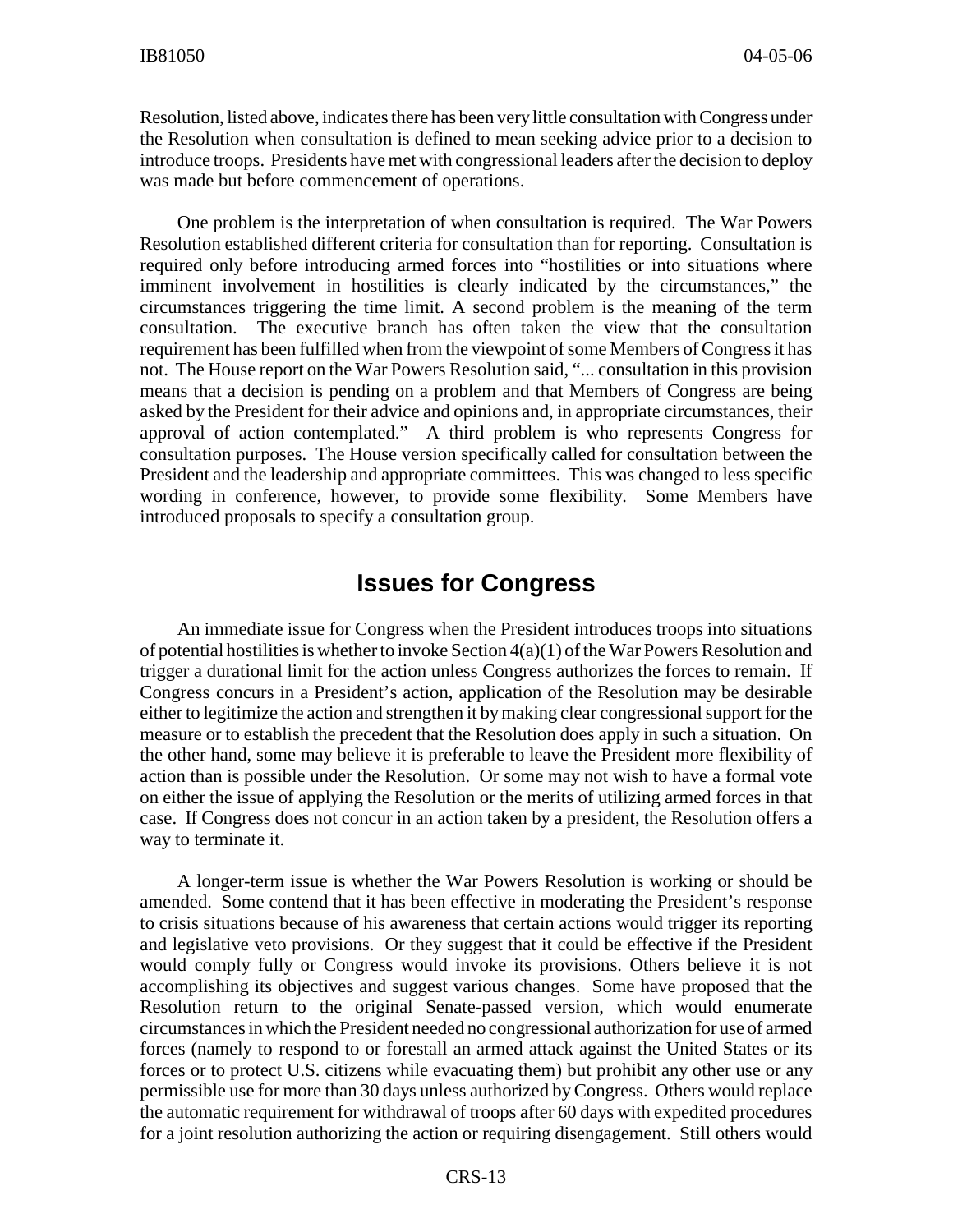repeal the Resolution on grounds that it restricts the President's effectiveness in foreign policy or is unconstitutional.

Several Members have suggested establishing a consultative group to meet with the President when military action is being considered. Senators Byrd, Nunn, Warner, and Mitchell introduced S.J.Res. 323 in 1988 and S. 2 in 1989 to establish a permanent consultation group of 18 Members consisting of the leadership and the ranking and minority members of the Committees on Foreign Relations, Armed Services, and Intelligence. The bill would permit an initial consultative process to be limited to a core group of 6 Members — the majority and minority leaders of both chambers plus the Speaker of the House and President pro tempore of the Senate. On October 28, 1993, House Foreign Affairs Chairman Lee Hamilton introduced H.R. 3405 to establish a congressional consultative group equivalent to the National Security Council.

Thus far, however, executive branch officials and congressional leaders, who themselves have varying opinions, have been unable to find mutually acceptable changes in the War Powers Resolution. President Clinton, in Presidential Decision Directive 25 signed May 3, 1994, supported legislation to amend the Resolution along the lines of the Mitchell, Nunn, Byrd, and Warner proposal of 1989, to establish a consultative mechanism and also eliminate the 60-day withdrawal provisions. Although many agreed on the consultation group, supporters of the legislation contended the time limit had been the main flaw in the War Powers Resolution, whereas opponents contended the time limit provided the teeth of the Resolution. The difficulty of reaching consensus in Congress on what action to take is reflected in the fact that in the 104th Congress, only one measure, S. 5, introduced January 4, 1995, by then Majority Leader Dole was subject of a hearing. S. 5, if enacted, would have repealed most of the existing War Powers Resolution. An effort to repeal most of the War Powers Resolution in the House on June 7, 1995, through an amendment to the Foreign Assistance and State Department Authorization Act for FY1996-97 (H.R. 1561) by Representative Hyde, failed (201-217). Other than these instances, no other War Powers related legislation was even considered during the 104th Congress.

On March 18, 1998, the House defeated H.Con.Res. 227, a resolution that would have directed the President, pursuant to section 5(c) of the War Powers Resolution to remove United States Armed Forces from the Republic of Bosnia and Herzegovina (H.Rept. 105- 442). It was the hope of Representative Tom Campbell, its sponsor, that passage of the resolution could lead to a court case that would address the constitutionality of the War Powers Resolution. On March 31, 1998, the House passed a Supplemental Appropriations bill (H.R. 3579) that would ban use of funds appropriated in it for conduct of offensive operations against Iraq, unless such operations were specifically authorized by law. This provision was dropped in the conference with the Senate. On June 24, 1998, the House passed H.R. 4103, the Defense Department Appropriations bill for FY1999, with a provision by Representative Skaggs that banned the use of funds appropriated or otherwise made available by this act "to initiate or conduct offensive military operations by United States Armed Forces except in accordance with the war powers clause of the Constitution (Article 1, Section 8), which vests in Congress the power to declare and authorize war and to take certain specified, related actions." The Skaggs provision was stricken by the House-Senate conference committee on H.R. 4103. No further War Powers-related actions were taken by Congress by the adjournment of the  $105<sup>th</sup>$  Congress.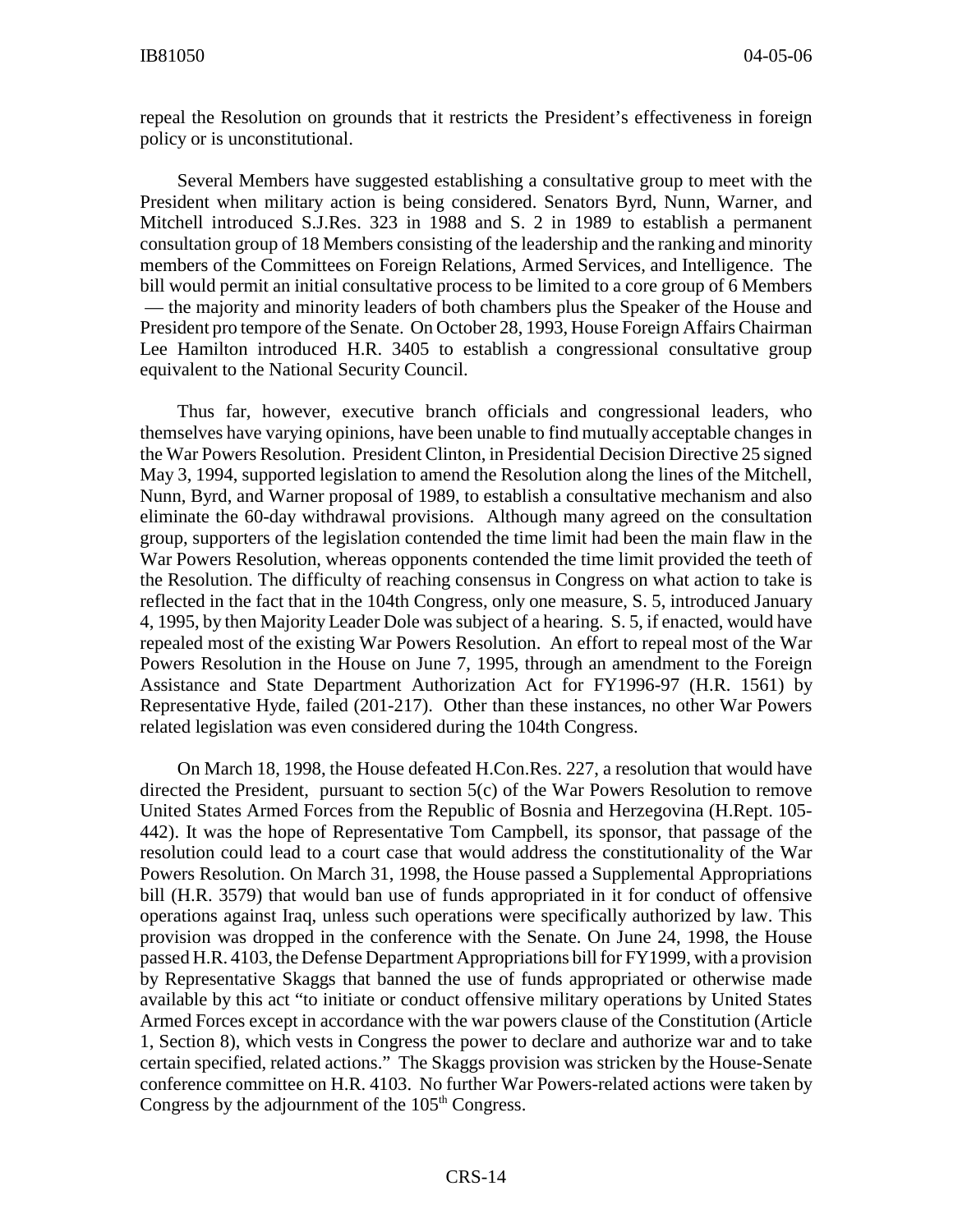During the  $106<sup>th</sup>$  Congress, efforts were made to force the President to seek congressional authority for military operations in Kosovo, leading to votes in the House and Senate on that issue. Subsequently, Representative Tom Campbell and others sued the President in Federal Court in an effort to clarify congressional-Executive authority in this area. A Federal District Court and an Appeals Court refused to decide the case on the merits, instead holding that the plaintiffs lacked standing to sue. On October 2, 2000, the United States Supreme Court, let stand the holding of the U.S. Appeals Court (see discussion above under Kosovo).

During the first session of the  $107<sup>th</sup>$  Congress, the Congress passed S.J.Res. 23, on September 14, 2001, in the wake of the terrorist attacks against the World Trade Center in New York City, and the Pentagon building in Arlington, Virginia. This legislation, titled the "Authorization for Use of Military Force," passed the Senate by a vote of 98-0; the House of Representatives passed it by a vote of 420-1. This joint resolution authorizes the President "to use all necessary and appropriate force against those nations, organizations, or persons he determines planned, authorized, committed, or aided the terrorist attacks that occurred on September 11, 2001, or harbored such organizations or persons, in order to prevent any future acts of international terrorism against the United States by such nations, organizations or persons." Congress further declared in the joint resolution that "Consistent with section 8(a)(1) of the War Powers resolution," the above language is "intended to constitute specific statutory authorization within the meaning of section 5(b) the War Powers Resolution." S.J.Res. 23 further stated that "Nothing in this resolution supersedes any requirement of the War Powers Resolution." President George W. Bush signed S.J.Res. 23 into law on September 18, 2001 (P.L. 107-40, 115 Stat. 224).

During the second session of the  $107<sup>th</sup>$  Congress, the Congress passed H.J.Res. 114, the Authorization for the Use of Force Against Iraq Resolution of 2002 (P.L. 107-243 ). On October 16, 2002, President Bush signed this legislation into law. This statute authorizes the President to use the armed forces of the United States

as he determines to be necessary and appropriate in order to (1) defend the national security of the United States against the continuing threat posed by Iraq; and (2) enforce all relevant United Nations Security Council resolutions regarding Iraq.

Prior to using force under this statute the President is required to communicate to Congress his determination that the use of diplomatic and other peaceful means will not "adequately protect the United States ... or ... lead to enforcement of all relevant United Nations Security Council resolutions" and that the use of force is "consistent" with the battle against terrorism. The statute also stipulates that it is "intended to constitute specific statutory authorization within the meaning of section 5(b) of the War Powers Resolution." It further requires the President to make periodic reports to Congress "on matters relevant to this joint resolution." Finally, the statute expresses Congress's "support" for the efforts of the President to obtain "prompt and decisive action by the Security Council" to enforce Iraq's compliance with all relevant Security Council resolutions.

P.L. 107-243 clearly confers broad authority on the President to use force. The authority granted is **not limited** to the implementation of **previously adopted** Security Council resolutions concerning Iraq but includes "all relevant ... resolutions." Thus, it appears to incorporate resolutions concerning Iraq that may by adopted by the Security Council in the